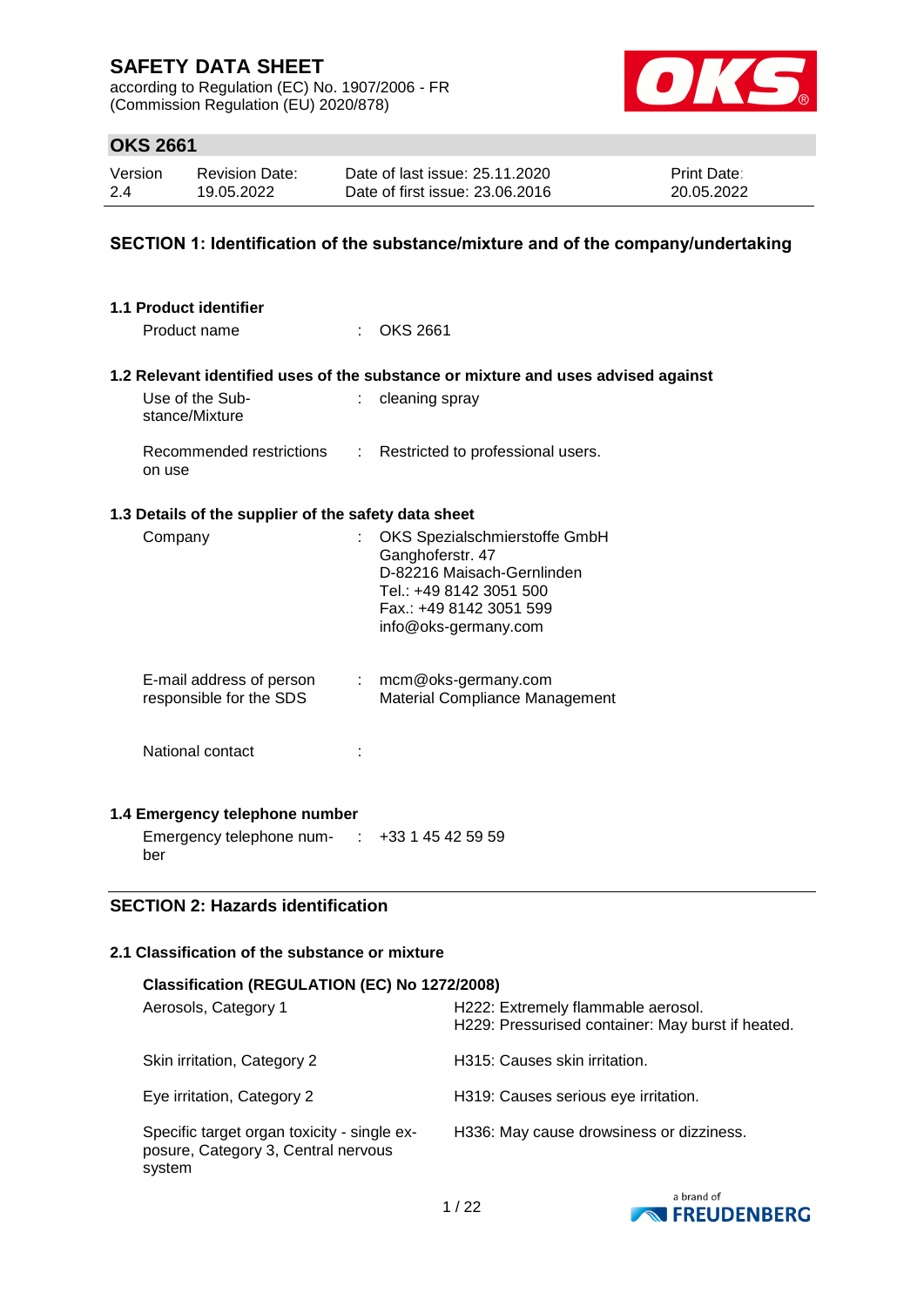according to Regulation (EC) No. 1907/2006 - FR (Commission Regulation (EU) 2020/878)



### **OKS 2661**

| Version | <b>Revision Date:</b> | Date of last issue: 25.11.2020  | <b>Print Date:</b> |
|---------|-----------------------|---------------------------------|--------------------|
| 2.4     | 19.05.2022            | Date of first issue: 23,06,2016 | 20.05.2022         |

Aspiration hazard, Category 1 H304: May be fatal if swallowed and enters airways.

Long-term (chronic) aquatic hazard, Category 2

H411: Toxic to aquatic life with long lasting effects.

### **2.2 Label elements**

| Labelling (REGULATION (EC) No 1272/2008) |                                              |                                                                                                                                   |
|------------------------------------------|----------------------------------------------|-----------------------------------------------------------------------------------------------------------------------------------|
| Hazard pictograms                        |                                              |                                                                                                                                   |
| Signal word                              | Danger                                       |                                                                                                                                   |
| <b>Hazard statements</b>                 | H <sub>222</sub><br>H <sub>229</sub><br>H304 | Extremely flammable aerosol.<br>Pressurised container: May burst if heated.<br>May be fatal if swallowed and enters air-<br>ways. |
|                                          | H315                                         | Causes skin irritation.                                                                                                           |
|                                          | H319                                         | Causes serious eye irritation.                                                                                                    |
|                                          | H336                                         | May cause drowsiness or dizziness.                                                                                                |
|                                          | H411                                         | Toxic to aquatic life with long lasting effects.                                                                                  |
| Precautionary statements                 | <b>Prevention:</b>                           |                                                                                                                                   |
|                                          | P <sub>210</sub>                             | Keep away from heat, hot surfaces, sparks,<br>open flames and other ignition sources. No<br>smoking.                              |
|                                          | P211                                         | Do not spray on an open flame or other<br>ignition source.                                                                        |
|                                          | P <sub>251</sub>                             | Do not pierce or burn, even after use.                                                                                            |
|                                          | P273                                         | Avoid release to the environment.                                                                                                 |
|                                          | <b>Response:</b>                             |                                                                                                                                   |
|                                          | P301 + P310                                  | IF SWALLOWED: Immediately call a<br>POISON CENTER/ doctor.                                                                        |
|                                          | P331                                         | Do NOT induce vomiting.                                                                                                           |
|                                          | Storage:                                     |                                                                                                                                   |
|                                          | $P410 + P412$                                | Protect from sunlight. Do not expose to<br>temperatures exceeding 50 °C/ 122 °F.                                                  |

#### **Hazardous components which must be listed on the label:**

Hydrocarbons, C6-C7, n-alkanes, isoalkanes, cyclics, <5% n-hexane

acetone

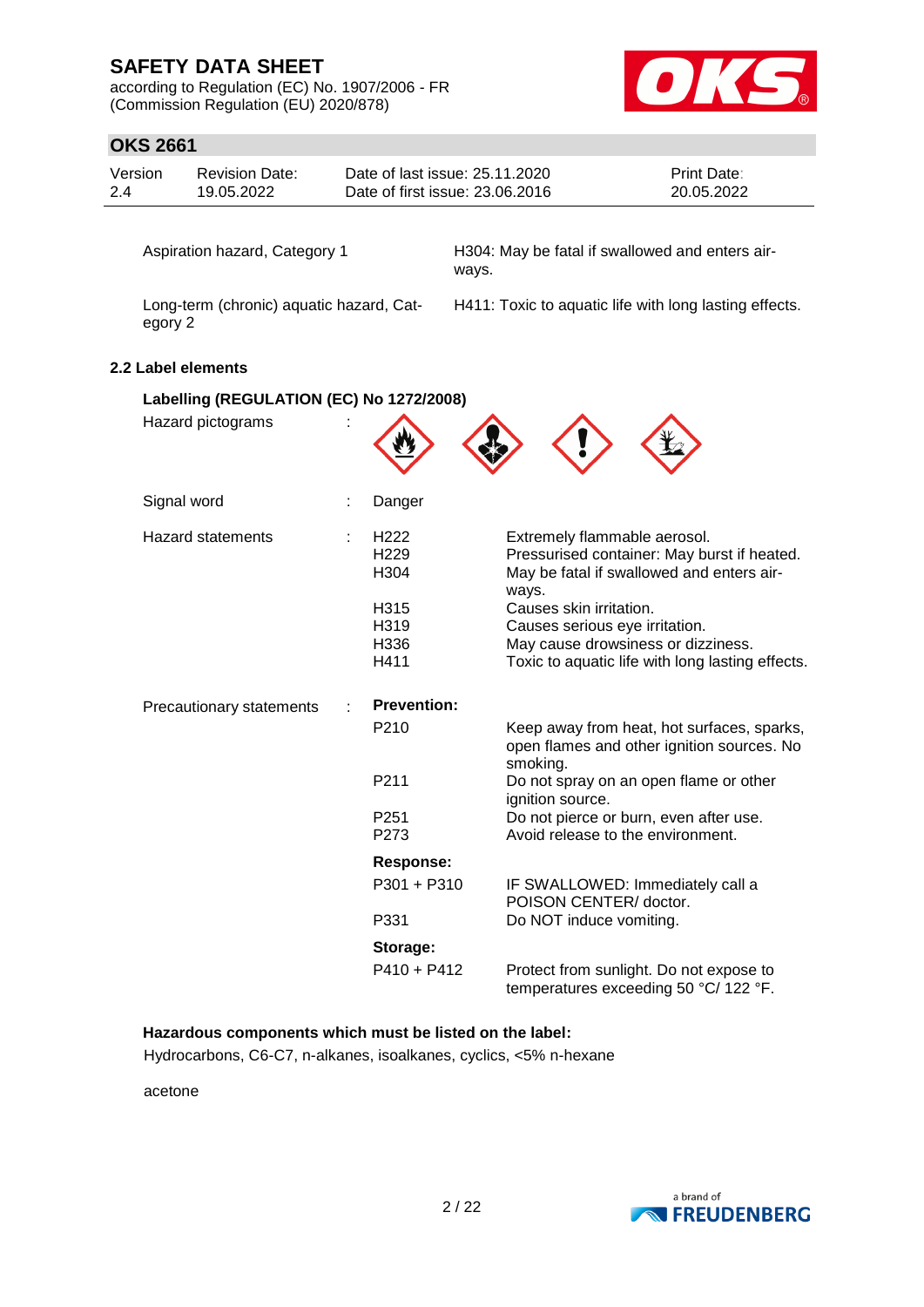according to Regulation (EC) No. 1907/2006 - FR (Commission Regulation (EU) 2020/878)



## **OKS 2661**

| Version | <b>Revision Date:</b> | Date of last issue: 25.11.2020  | <b>Print Date:</b> |
|---------|-----------------------|---------------------------------|--------------------|
| 2.4     | 19.05.2022            | Date of first issue: 23,06,2016 | 20.05.2022         |

#### **2.3 Other hazards**

This substance/mixture contains no components considered to be either persistent, bioaccumulative and toxic (PBT), or very persistent and very bioaccumulative (vPvB) at levels of 0.1% or higher.

Ecological information: The substance/mixture does not contain components considered to have endocrine disrupting properties according to REACH Article 57(f) or Commission Delegated regulation (EU) 2017/2100 or Commission Regulation (EU) 2018/605 at levels of 0.1% or higher.

Toxicological information: The substance/mixture does not contain components considered to have endocrine disrupting properties according to REACH Article 57(f) or Commission Delegated regulation (EU) 2017/2100 or Commission Regulation (EU) 2018/605 at levels of 0.1% or higher.

### **SECTION 3: Composition/information on ingredients**

#### **3.2 Mixtures**

**Components**

Chemical nature : Active agent with propellant and solvent.

| <b>UUIIIPUIIGIILS</b>                                                   |                                                                          |                                                                               |                                               |                          |
|-------------------------------------------------------------------------|--------------------------------------------------------------------------|-------------------------------------------------------------------------------|-----------------------------------------------|--------------------------|
| Chemical name                                                           | CAS-No.<br>EC-No.                                                        | Classification                                                                | specific concen-<br>tration limit<br>M-Factor | Concentration<br>(% w/w) |
|                                                                         | Index-No.<br>Registration number                                         |                                                                               | <b>Notes</b><br>Acute toxicity<br>estimate    |                          |
| Hydrocarbons, C6-C7,<br>n-alkanes, isoalkanes,<br>cyclics, <5% n-hexane | 921-024-6                                                                | Flam. Liq.2; H225<br>Skin Irrit.2; H315<br>STOT SE3; H336<br>Asp. Tox.1; H304 |                                               | $>= 70 - 90$             |
|                                                                         | 01-2119475514-35-<br><b>XXXX</b>                                         | Aquatic Chronic2;<br>H411                                                     |                                               |                          |
| acetone                                                                 | 67-64-1<br>200-662-2<br>606-001-00-8<br>01-2119471330-49-<br><b>XXXX</b> | Flam. Liq.2; H225<br>Eye Irrit.2; H319<br>STOT SE3; H336;<br><b>EUH066</b>    |                                               | $>= 10 - 20$             |
| propane                                                                 | 74-98-6<br>200-827-9<br>601-003-00-5<br>01-2119486944-21-<br><b>XXXX</b> | Flam. Gas1A;<br>H <sub>220</sub><br>Press. GasCompr.<br>Gas; H280             | Note U (table<br>3.1)                         | $>= 1 - < 10$            |
| isobutane                                                               | 75-28-5<br>200-857-2                                                     | Flam. Gas1A;<br>H <sub>220</sub>                                              |                                               | $>= 1 - 10$              |

a brand of **EXPRESSION FREUDENBERG**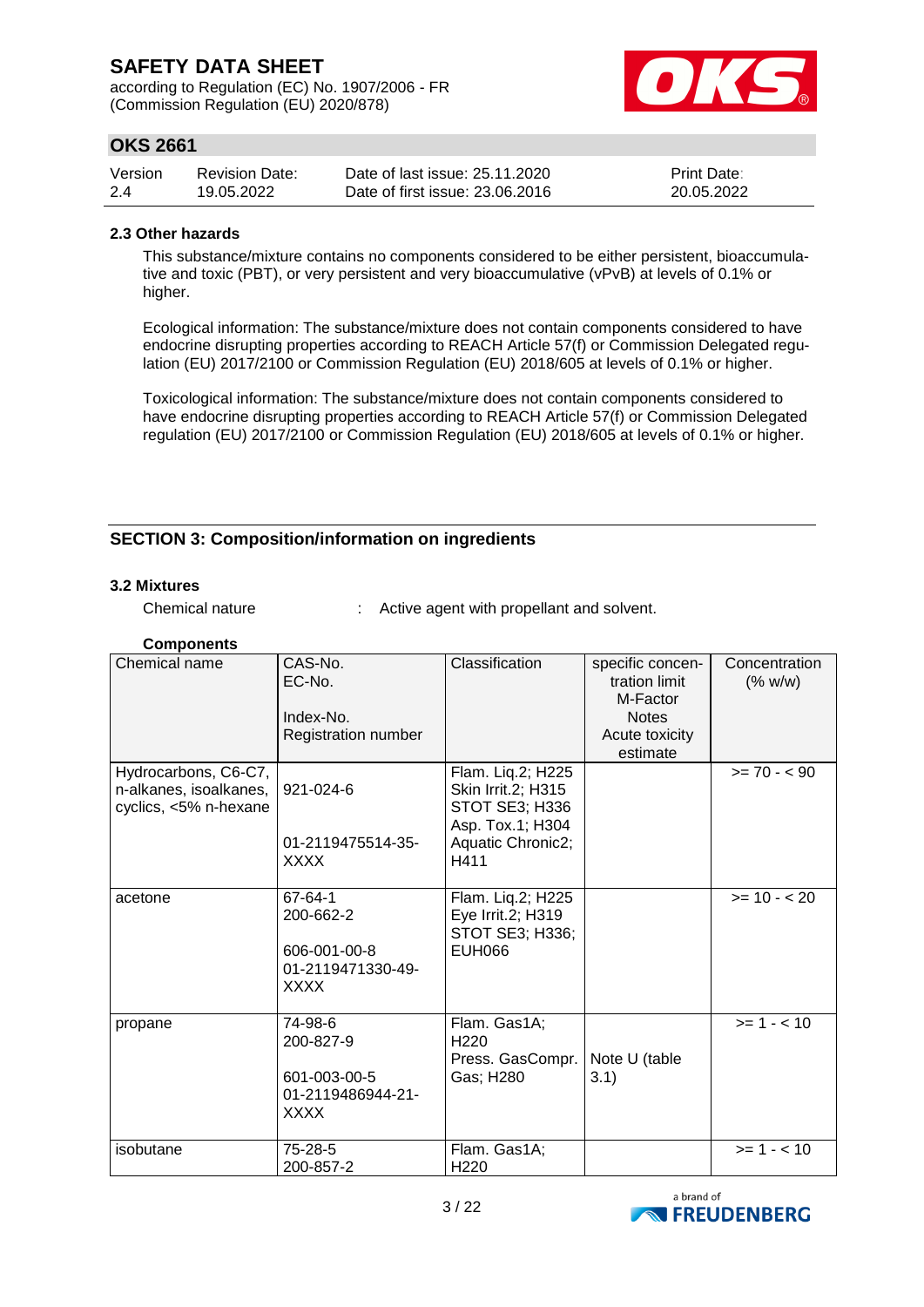according to Regulation (EC) No. 1907/2006 - FR (Commission Regulation (EU) 2020/878)



## **OKS 2661**

| Version<br>2.4 | <b>Revision Date:</b><br>19.05.2022 |                                                  | Date of last issue: 25.11.2020<br>Date of first issue: 23.06.2016 | Print Date:<br>20.05.2022     |             |
|----------------|-------------------------------------|--------------------------------------------------|-------------------------------------------------------------------|-------------------------------|-------------|
|                |                                     | 601-004-00-0<br>01-2119485395-27-<br><b>XXXX</b> | Press. GasCompr.<br>Gas; H280                                     | Note U (table<br>3.1), Note C |             |
|                |                                     | Substances with a workplace exposure limit :     |                                                                   |                               |             |
| carbon dioxide |                                     | 124-38-9<br>204-696-9                            | Press. GasCompr.<br>Gas; H280                                     |                               | $>= 1 - 10$ |

For explanation of abbreviations see section 16.

### **SECTION 4: First aid measures**

#### **4.1 Description of first aid measures**

| If inhaled              | Call a physician or poison control centre immediately.<br>Remove person to fresh air. If signs/symptoms continue, get<br>medical attention.<br>Keep patient warm and at rest.<br>If unconscious, place in recovery position and seek medical<br>advice.<br>Keep respiratory tract clear.<br>If breathing is irregular or stopped, administer artificial respira-<br>tion. |
|-------------------------|---------------------------------------------------------------------------------------------------------------------------------------------------------------------------------------------------------------------------------------------------------------------------------------------------------------------------------------------------------------------------|
| In case of skin contact | : Take off all contaminated clothing immediately.<br>Wash off immediately with soap and plenty of water.<br>Get medical attention immediately if irritation develops and<br>persists.<br>Wash clothing before reuse.<br>Thoroughly clean shoes before reuse.                                                                                                              |
| In case of eye contact  | : Rinse immediately with plenty of water, also under the eyelids,<br>for at least 10 minutes.<br>Seek medical advice.                                                                                                                                                                                                                                                     |
| If swallowed            | Move the victim to fresh air.<br>If accidentally swallowed obtain immediate medical attention.<br>Keep respiratory tract clear.<br>Do NOT induce vomiting.<br>Rinse mouth with water.<br>Aspiration hazard if swallowed - can enter lungs and cause<br>damage.                                                                                                            |

#### **4.2 Most important symptoms and effects, both acute and delayed**

| Symptoms | : Inhalation may provoke the following symptoms: |
|----------|--------------------------------------------------|
|          | <b>Unconsciousness</b>                           |
|          | <b>Dizziness</b>                                 |

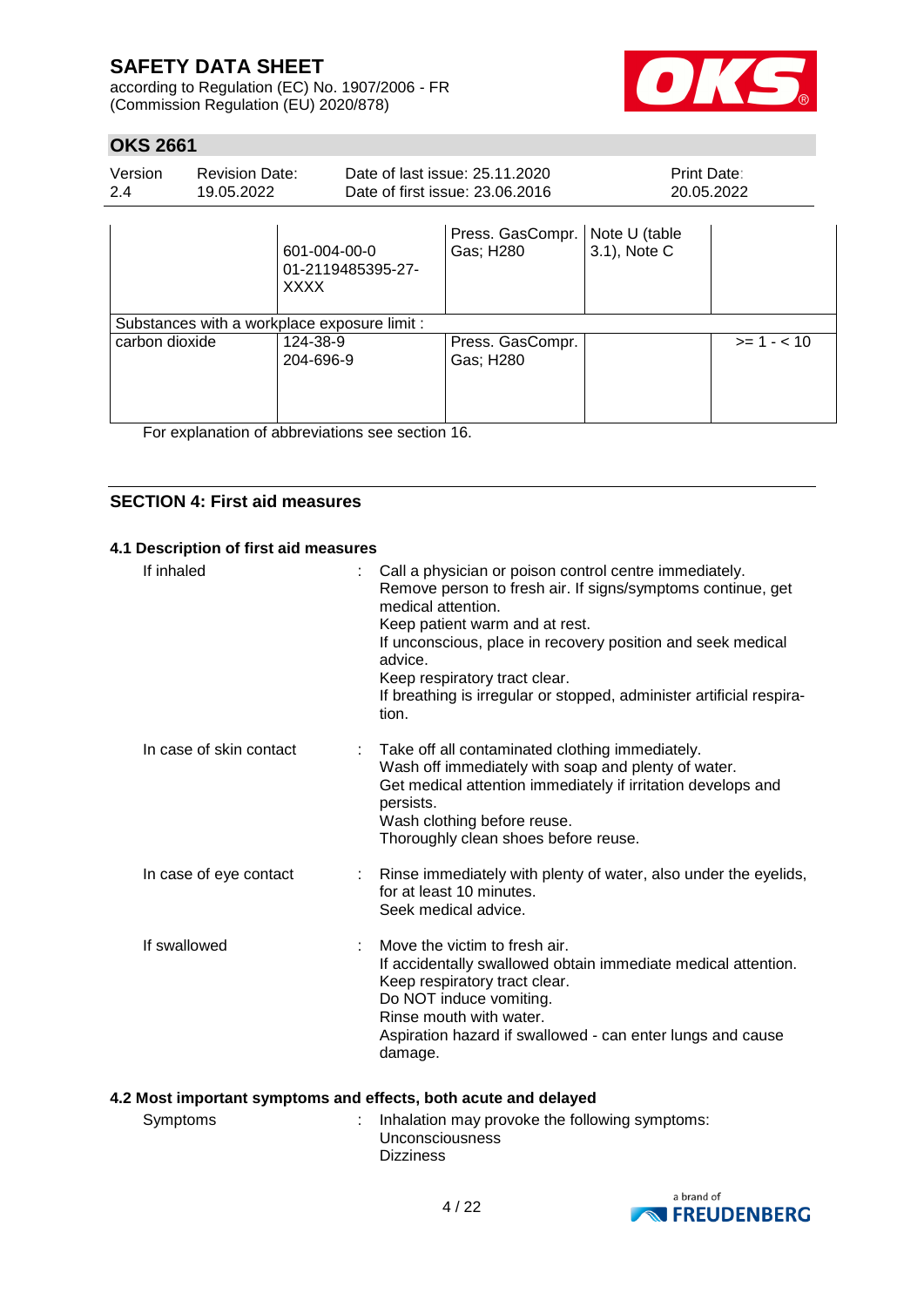according to Regulation (EC) No. 1907/2006 - FR (Commission Regulation (EU) 2020/878)



### **OKS 2661**

| Version<br>2.4 | <b>Revision Date:</b><br>19.05.2022 | Date of last issue: 25.11.2020<br>Date of first issue: 23.06.2016                                                                                                                                                            | <b>Print Date:</b><br>20.05.2022 |
|----------------|-------------------------------------|------------------------------------------------------------------------------------------------------------------------------------------------------------------------------------------------------------------------------|----------------------------------|
|                |                                     | <b>Drowsiness</b><br>Headache<br>Nausea<br>Tiredness<br>Skin contact may provoke the following symptoms:<br>Erythema                                                                                                         |                                  |
| <b>Risks</b>   |                                     | Aspiration may cause pulmonary oedema and pneumonitis.<br>Central nervous system depression<br>Risk of product entering the lungs on vomiting after ingestion.<br>Health injuries may be delayed.<br>Causes skin irritation. |                                  |
|                |                                     |                                                                                                                                                                                                                              |                                  |

#### **4.3 Indication of any immediate medical attention and special treatment needed**

| Treatment | Treat symptomatically. |  |
|-----------|------------------------|--|
|           |                        |  |

### **SECTION 5: Firefighting measures**

#### **5.1 Extinguishing media**

| Suitable extinguishing media : ABC powder |                         |
|-------------------------------------------|-------------------------|
| Unsuitable extinguishing<br>media         | : High volume water jet |

#### **5.2 Special hazards arising from the substance or mixture**

| Specific hazards during fire-<br>fighting  | : Fire Hazard<br>Do not let product enter drains.<br>Contains gas under pressure; may explode if heated.<br>Beware of vapours accumulating to form explosive concentra-<br>tions. Vapours can accumulate in low areas. |
|--------------------------------------------|------------------------------------------------------------------------------------------------------------------------------------------------------------------------------------------------------------------------|
| Hazardous combustion prod- : Carbon oxides |                                                                                                                                                                                                                        |

ucts

#### **5.3 Advice for firefighters**

| Special protective equipment<br>for firefighters |    | In the event of fire, wear self-contained breathing apparatus.<br>Use personal protective equipment. Exposure to decomposi-<br>tion products may be a hazard to health.                    |
|--------------------------------------------------|----|--------------------------------------------------------------------------------------------------------------------------------------------------------------------------------------------|
| Further information                              | ÷. | Standard procedure for chemical fires.<br>Collect contaminated fire extinguishing water separately. This<br>must not be discharged into drains.<br>Cool containers/tanks with water spray. |

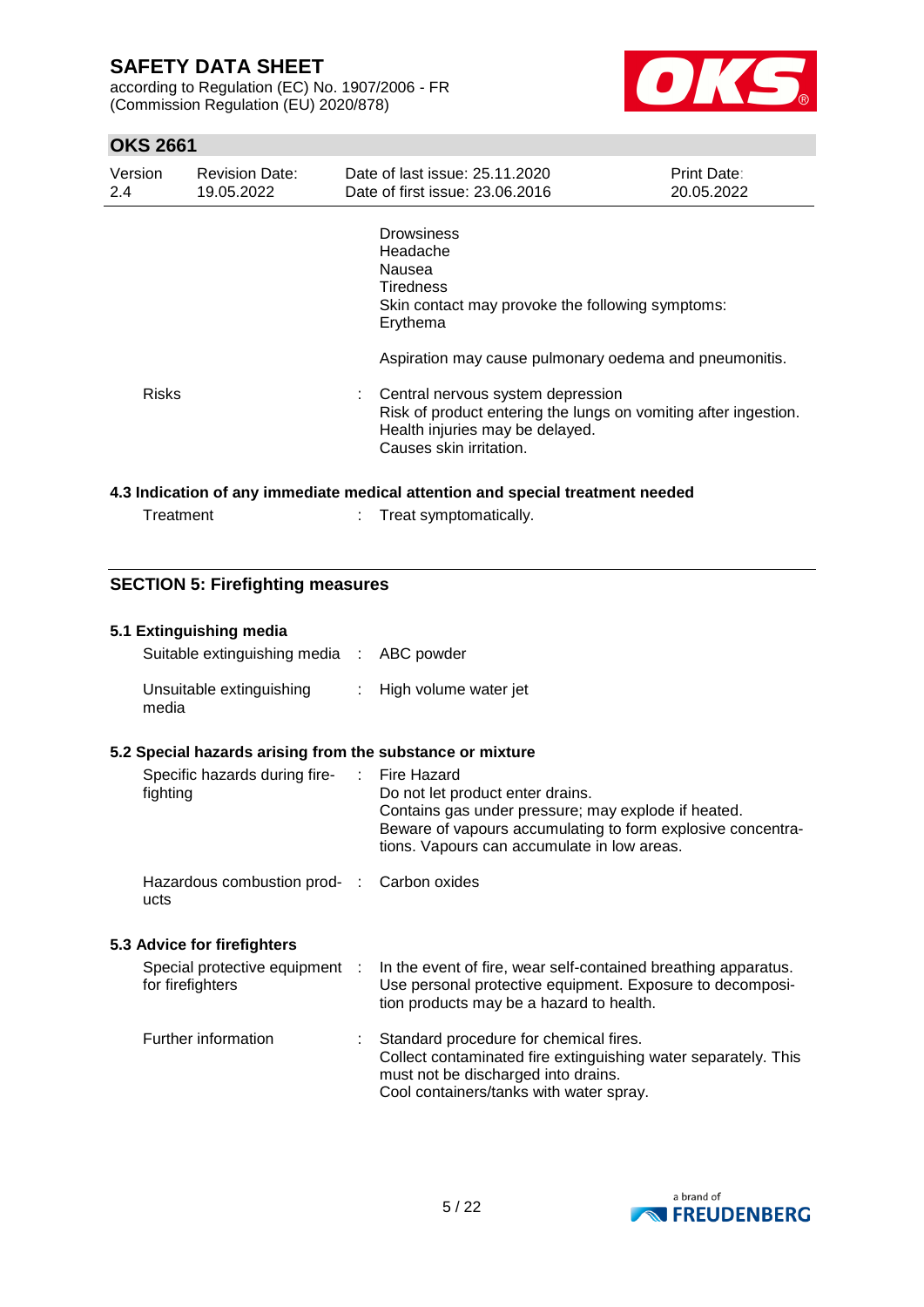according to Regulation (EC) No. 1907/2006 - FR (Commission Regulation (EU) 2020/878)



## **OKS 2661**

| Version | <b>Revision Date:</b> | Date of last issue: 25.11.2020  | <b>Print Date:</b> |
|---------|-----------------------|---------------------------------|--------------------|
| 2.4     | 19.05.2022            | Date of first issue: 23,06,2016 | 20.05.2022         |

#### **SECTION 6: Accidental release measures**

#### **6.1 Personal precautions, protective equipment and emergency procedures**

| Personal precautions | Evacuate personnel to safe areas.<br>Ensure adequate ventilation.<br>Remove all sources of ignition.<br>Do not breathe vapours or spray mist.<br>Do not breathe dust/ fume/ gas/ mist/ vapours/ spray.<br>Refer to protective measures listed in sections 7 and 8.<br>Only qualified personnel equipped with suitable protective |
|----------------------|----------------------------------------------------------------------------------------------------------------------------------------------------------------------------------------------------------------------------------------------------------------------------------------------------------------------------------|
|                      | equipment may intervene.                                                                                                                                                                                                                                                                                                         |

#### **6.2 Environmental precautions**

| If the product contaminates rivers and lakes or drains inform<br>respective authorities. |
|------------------------------------------------------------------------------------------|
|------------------------------------------------------------------------------------------|

#### **6.3 Methods and material for containment and cleaning up**

| Methods for cleaning up | : Contain spillage, and then collect with non-combustible ab-<br>sorbent material, (e.g. sand, earth, diatomaceous earth, ver-<br>miculite) and place in container for disposal according to local<br>/ national regulations (see section 13).<br>Keep in suitable, closed containers for disposal.<br>Non-sparking tools should be used. |
|-------------------------|-------------------------------------------------------------------------------------------------------------------------------------------------------------------------------------------------------------------------------------------------------------------------------------------------------------------------------------------|
|-------------------------|-------------------------------------------------------------------------------------------------------------------------------------------------------------------------------------------------------------------------------------------------------------------------------------------------------------------------------------------|

#### **6.4 Reference to other sections**

For personal protection see section 8.

### **SECTION 7: Handling and storage**

#### **7.1 Precautions for safe handling**

| Advice on safe handling | : Do not use in areas without adequate ventilation.<br>Do not breathe vapours or spray mist.<br>In case of insufficient ventilation, wear suitable respiratory<br>equipment.<br>Avoid contact with skin and eyes.<br>For personal protection see section 8.<br>Keep away from fire, sparks and heated surfaces.<br>Smoking, eating and drinking should be prohibited in the ap-<br>plication area.<br>Wash hands and face before breaks and immediately after<br>handling the product.<br>Do not get in eyes or mouth or on skin.<br>Do not get on skin or clothing.<br>Do not ingest.<br>Do not use sparking tools.<br>These safety instructions also apply to empty packaging which |
|-------------------------|---------------------------------------------------------------------------------------------------------------------------------------------------------------------------------------------------------------------------------------------------------------------------------------------------------------------------------------------------------------------------------------------------------------------------------------------------------------------------------------------------------------------------------------------------------------------------------------------------------------------------------------------------------------------------------------|
|-------------------------|---------------------------------------------------------------------------------------------------------------------------------------------------------------------------------------------------------------------------------------------------------------------------------------------------------------------------------------------------------------------------------------------------------------------------------------------------------------------------------------------------------------------------------------------------------------------------------------------------------------------------------------------------------------------------------------|

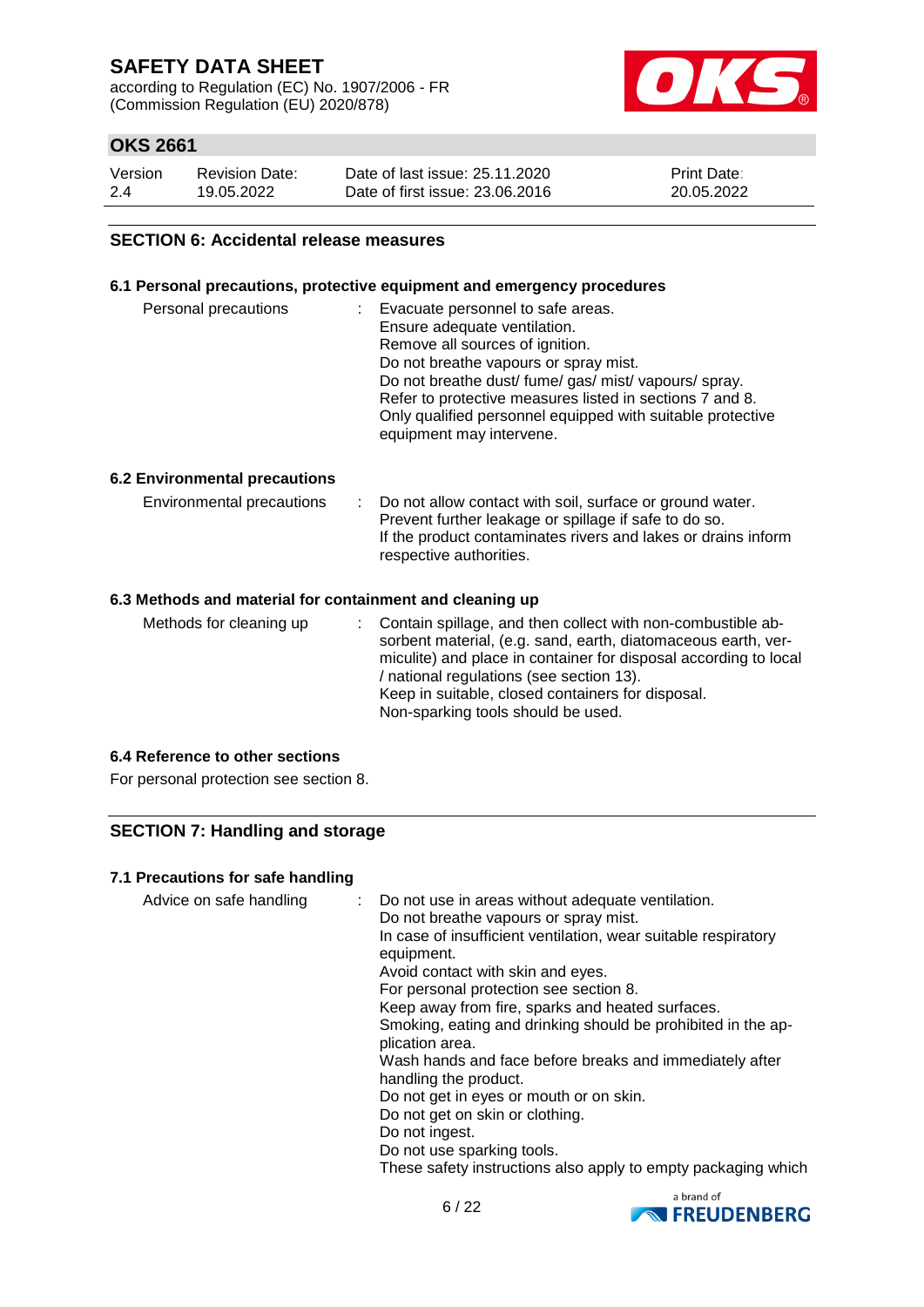according to Regulation (EC) No. 1907/2006 - FR (Commission Regulation (EU) 2020/878)



## **OKS 2661**

| Version<br>2.4                                                   | <b>Revision Date:</b><br>19.05.2022        |  | Date of last issue: 25.11.2020<br>Date of first issue: 23.06.2016                                                                                                                                                                                                                | <b>Print Date:</b><br>20.05.2022 |  |
|------------------------------------------------------------------|--------------------------------------------|--|----------------------------------------------------------------------------------------------------------------------------------------------------------------------------------------------------------------------------------------------------------------------------------|----------------------------------|--|
|                                                                  |                                            |  | may still contain product residues.<br>Pressurized container: protect from sunlight and do not ex-<br>pose to temperatures exceeding 50 °C. Do not pierce or burn,<br>even after use.                                                                                            |                                  |  |
| Hygiene measures                                                 |                                            |  | : Wash face, hands and any exposed skin thoroughly after<br>handling.                                                                                                                                                                                                            |                                  |  |
| 7.2 Conditions for safe storage, including any incompatibilities |                                            |  |                                                                                                                                                                                                                                                                                  |                                  |  |
| Requirements for storage<br>areas and containers                 |                                            |  | : BEWARE: Aerosol is pressurized. Keep away from direct sun<br>exposure and temperatures over 50 °C. Do not open by force<br>or throw into fire even after use. Do not spray on flames or<br>red-hot objects. Store in accordance with the particular na-<br>tional regulations. |                                  |  |
|                                                                  | 7.3 Specific end use(s)<br>Specific use(s) |  | Specific instructions for handling, not required.                                                                                                                                                                                                                                |                                  |  |
|                                                                  |                                            |  |                                                                                                                                                                                                                                                                                  |                                  |  |

## **SECTION 8: Exposure controls/personal protection**

#### **8.1 Control parameters**

### **Occupational Exposure Limits**

| Components     | CAS-No.                                                    | Value type (Form<br>of exposure) | Control parameters     | <b>Basis</b>       |  |
|----------------|------------------------------------------------------------|----------------------------------|------------------------|--------------------|--|
| acetone        | 67-64-1                                                    | <b>TWA</b>                       | 500 ppm<br>1.210 mg/m3 | 2000/39/EC         |  |
|                |                                                            |                                  |                        | $(2000-06-16)$     |  |
|                |                                                            | Further information: Indicative  |                        |                    |  |
|                | FR VLE<br><b>VME</b><br>500 ppm                            |                                  |                        |                    |  |
|                |                                                            |                                  | 1.210 mg/m3            | $(2007 - 12 - 01)$ |  |
|                | Further information: Regulatory binding exposure limits    |                                  |                        |                    |  |
|                | VLCT (VLE)<br>FR VLE<br>1.000 ppm                          |                                  |                        |                    |  |
|                |                                                            |                                  | 2.420 mg/m3            | $(2007 - 12 - 01)$ |  |
|                | Further information: Regulatory binding exposure limits    |                                  |                        |                    |  |
| carbon dioxide | 124-38-9                                                   | <b>TWA</b>                       | 5.000 ppm              | 2006/15/EC         |  |
|                |                                                            |                                  | 9.000 mg/m3            | (2006-02-09)       |  |
|                | Further information: Indicative                            |                                  |                        |                    |  |
|                |                                                            | <b>VME</b>                       | 5.000 ppm              | FR VLE             |  |
|                |                                                            |                                  | 9.000 mg/m3            | $(2007 - 12 - 01)$ |  |
|                | Further information: Regulatory indicative exposure limits |                                  |                        |                    |  |

### **Derived No Effect Level (DNEL) according to Regulation (EC) No. 1907/2006:**

| Substance name                                                                | End Use        | Exposure routes | l Potential health ef-<br>fects | Value               |
|-------------------------------------------------------------------------------|----------------|-----------------|---------------------------------|---------------------|
| Hydrocarbons, C6-<br>C7, n-alkanes, isoal-<br>kanes, cyclics, <5%<br>n-hexane | <b>Workers</b> | Skin contact    | Long-term systemic<br>effects   | 773 mg/kg<br>bw/day |

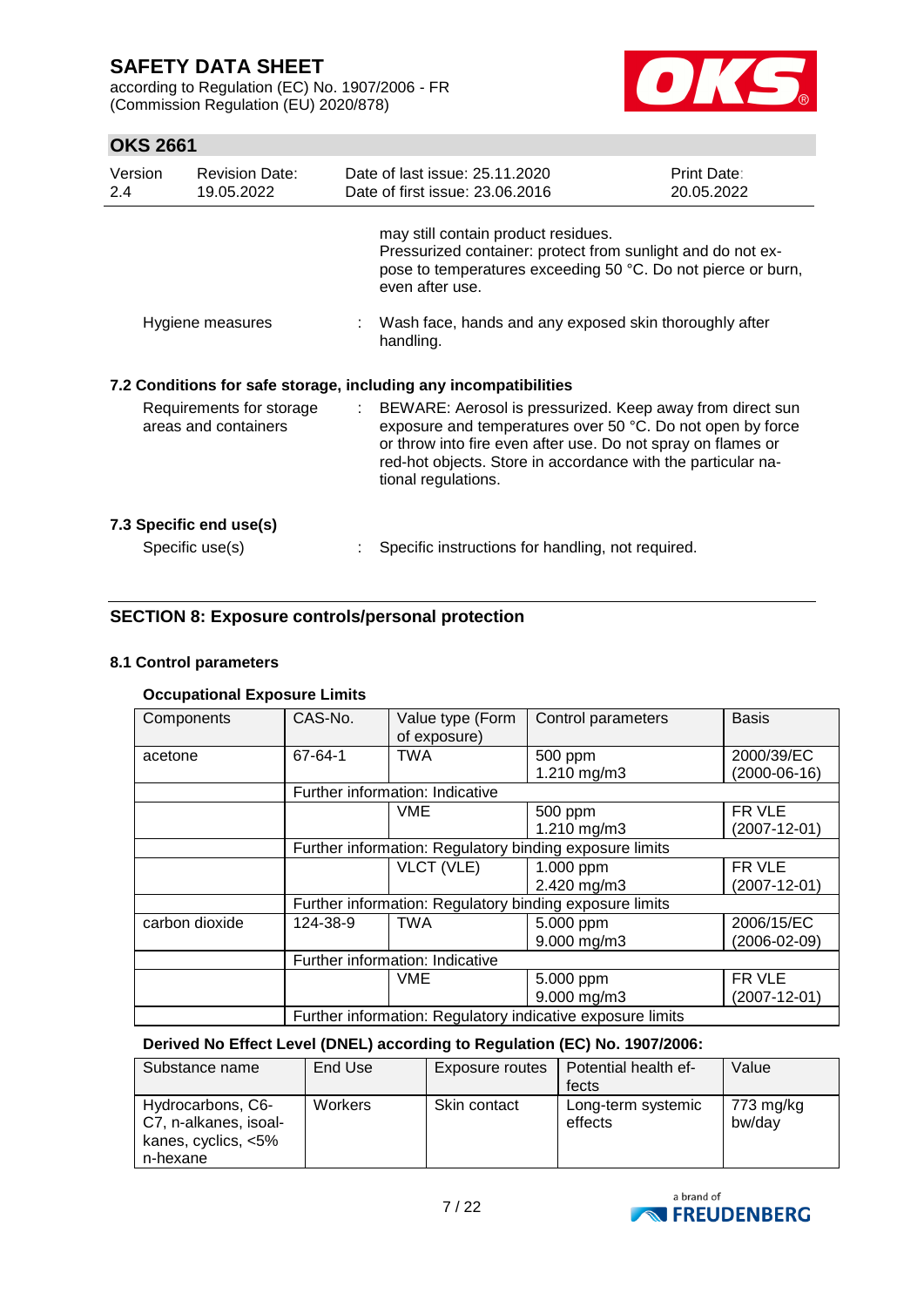according to Regulation (EC) No. 1907/2006 - FR (Commission Regulation (EU) 2020/878)



## **OKS 2661**

| Version | <b>Revision Date:</b> |         | Date of last issue: 25.11.2020  | <b>Print Date:</b> |            |
|---------|-----------------------|---------|---------------------------------|--------------------|------------|
| 2.4     | 19.05.2022            |         | Date of first issue: 23.06.2016 | 20.05.2022         |            |
|         |                       | Workers | Inhalation                      | Long-term systemic | 2035 mg/m3 |

effects

#### **8.2 Exposure controls**

## **Engineering measures** Use only in an area equipped with explosion proof exhaust ventilation. Handle only in a place equipped with local exhaust (or other appropriate exhaust). **Personal protective equipment** Eye protection : Safety glasses with side-shields Hand protection Material : butyl-rubber Break through time  $\qquad \qquad : \qquad > 10$  min Protective index : Class 1 Remarks : Wear protective gloves. The break through time depends amongst other things on the material, the thickness and the type of glove and therefore has to be measured for each case. The selected protective gloves have to satisfy the specifications of Regulation (EU) 2016/425 and the standard EN 374 derived from it. Respiratory protection : Use respiratory protection unless adequate local exhaust ventilation is provided or exposure assessment demonstrates that exposures are within recommended exposure guidelines. Filter type : Recommended Filter type:

Organic gas and low boiling vapour type (AX)

to the concentration and amount of the dangerous substance

Choose body protection in relation to its type, to the concentration and amount of dangerous substances, and to the spe-

Protective measures : The type of protective equipment must be selected according

at the specific workplace.

cific work-place.

# **SECTION 9: Physical and chemical properties**

#### **9.1 Information on basic physical and chemical properties**

| <b>Physical state</b> | : aerosol         |
|-----------------------|-------------------|
| Colour                | colourless        |
| Odour                 | : characteristic  |
| Odour Threshold       | No data available |

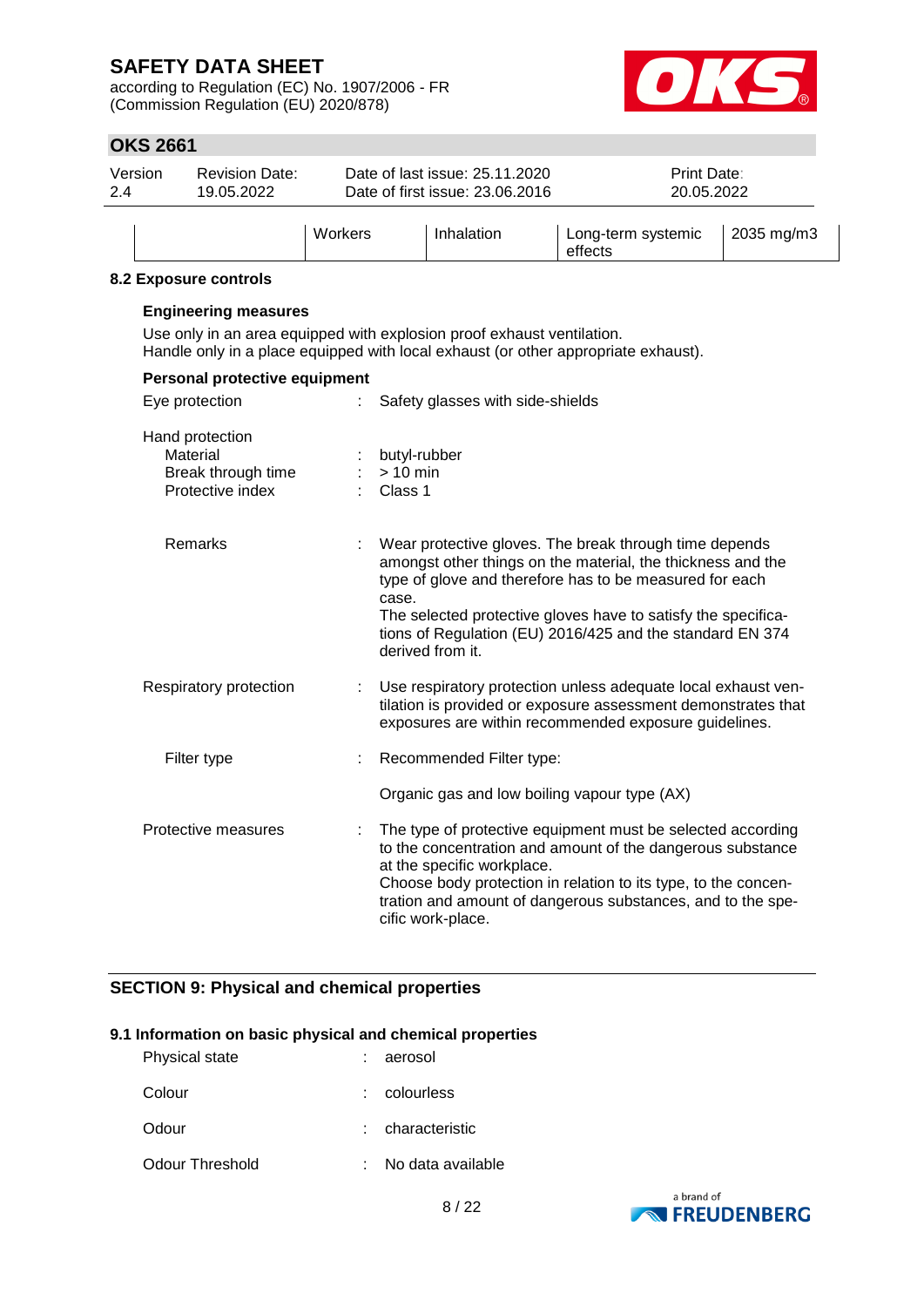according to Regulation (EC) No. 1907/2006 - FR (Commission Regulation (EU) 2020/878)



| Version | <b>Revision Date:</b> | Date of last issue: 25.11.2020  | <b>Print Date:</b> |
|---------|-----------------------|---------------------------------|--------------------|
| 2.4     | 19.05.2022            | Date of first issue: 23,06,2016 | 20.05.2022         |

| Melting point/range                                             |                               | : No data available                                                       |
|-----------------------------------------------------------------|-------------------------------|---------------------------------------------------------------------------|
| Boiling point/boiling range                                     | $\mathbb{Z}^{\times}$         | $<$ 0 °C (1.013 hPa)                                                      |
| Flammability (solid, gas)                                       | $\mathbb{Z}^{\times}$         | Extremely flammable aerosol.                                              |
| Upper explosion limit / Upper : $8\%$ (V)<br>flammability limit |                               |                                                                           |
| Lower explosion limit / Lower : 1 %(V)<br>flammability limit    |                               |                                                                           |
| Flash point                                                     | t.                            | 0 °C<br>Method: Abel-Pensky                                               |
| Auto-ignition temperature                                       | $\mathcal{L}_{\mathrm{eff}}$  | $>$ 200 °C                                                                |
| Decomposition temperature                                       | $\mathbb{Z}^{\times}$         | No data available                                                         |
| рH                                                              |                               | Not applicable<br>substance/mixture is non-soluble (in water)             |
| Viscosity<br>Viscosity, dynamic                                 |                               | : No data available                                                       |
| Viscosity, kinematic                                            | $\mathbb{Z}^n$ .              | $<$ 20,5 mm2/s (40 °C)                                                    |
| Solubility(ies)                                                 |                               |                                                                           |
| Water solubility                                                | $\mathcal{I}^{\mathcal{I}}$ . | insoluble                                                                 |
| Solubility in other solvents :                                  |                               | No data available                                                         |
| Partition coefficient: n-<br>octanol/water                      |                               | : No data available                                                       |
| Vapour pressure                                                 |                               | 233 hPa (20 °C)                                                           |
| Relative density                                                |                               | 0,7060 $(20 °C)$<br>Reference substance: Water<br>The value is calculated |
| Density                                                         | t.                            | $0,71$ g/cm3<br>(20 °C)                                                   |
| <b>Bulk density</b>                                             |                               | No data available                                                         |
| Relative vapour density                                         |                               | No data available                                                         |
|                                                                 |                               |                                                                           |

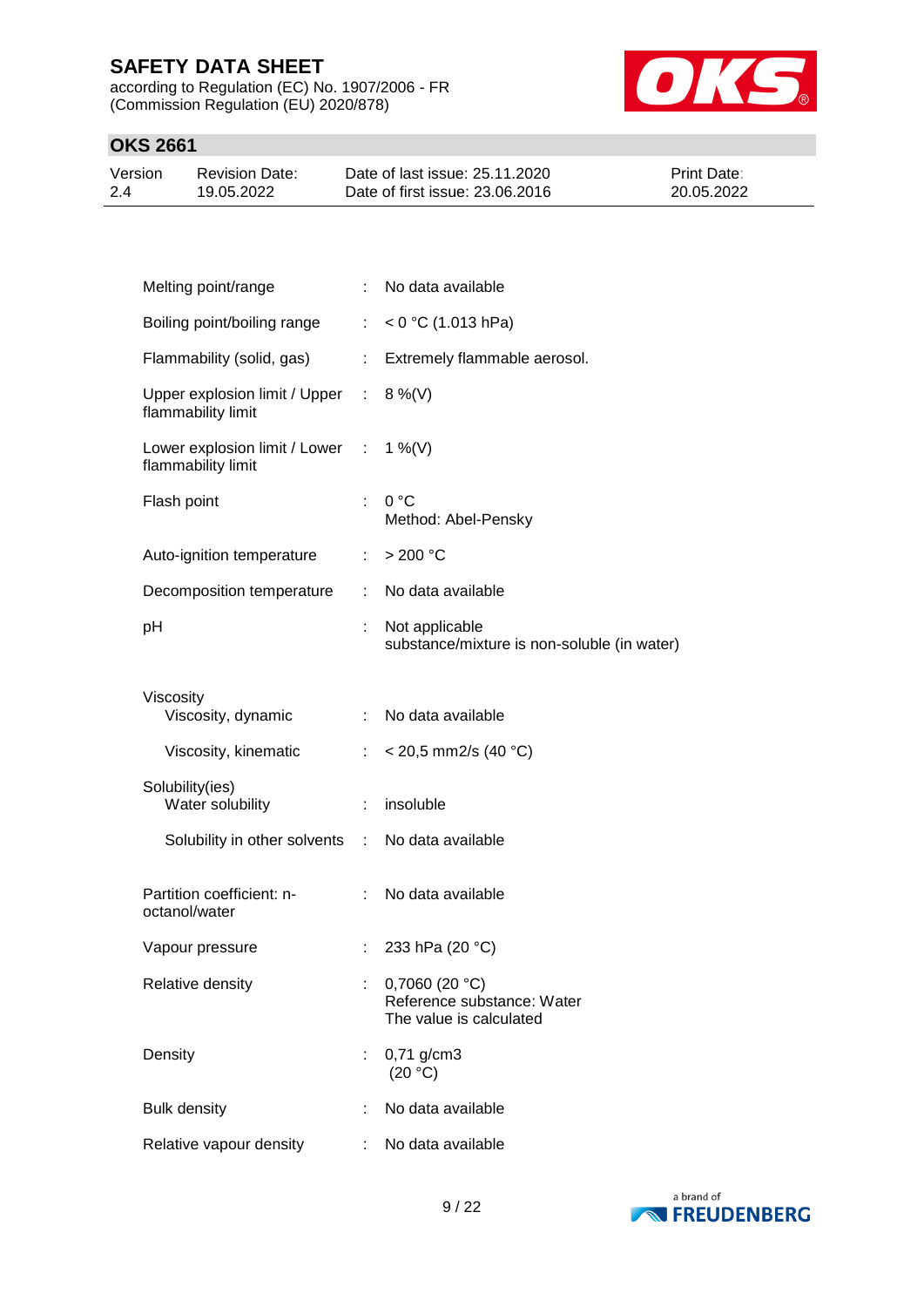according to Regulation (EC) No. 1907/2006 - FR (Commission Regulation (EU) 2020/878)



### **OKS 2661**

| Version<br>2.4                             | <b>Revision Date:</b><br>19.05.2022 |    | Date of last issue: 25.11.2020<br>Date of first issue: 23.06.2016 | <b>Print Date:</b><br>20.05.2022 |
|--------------------------------------------|-------------------------------------|----|-------------------------------------------------------------------|----------------------------------|
| 9.2 Other information<br><b>Explosives</b> |                                     | ÷  | Not explosive                                                     |                                  |
| Oxidizing properties                       |                                     | ÷  | No data available                                                 |                                  |
| Self-ignition                              |                                     | ÷. | not auto-flammable                                                |                                  |
| Metal corrosion rate                       |                                     | ÷  | Not corrosive to metals                                           |                                  |
| Evaporation rate                           |                                     | ÷  | No data available                                                 |                                  |
| Sublimation point                          |                                     | ÷  | No data available                                                 |                                  |
|                                            |                                     |    |                                                                   |                                  |

### **SECTION 10: Stability and reactivity**

#### **10.1 Reactivity**

No hazards to be specially mentioned.

#### **10.2 Chemical stability**

Stable under normal conditions.

### **10.3 Possibility of hazardous reactions**

| Hazardous reactions |  |  | No dangerous reaction known under conditions of normal use. |  |  |  |  |  |
|---------------------|--|--|-------------------------------------------------------------|--|--|--|--|--|
|---------------------|--|--|-------------------------------------------------------------|--|--|--|--|--|

#### **10.4 Conditions to avoid**

| Conditions to avoid | : Heat, flames and sparks.             |
|---------------------|----------------------------------------|
|                     | Strong sunlight for prolonged periods. |
|                     | Risk of receptacle bursting.           |

#### **10.5 Incompatible materials**

Materials to avoid : Oxidizing agents

#### **10.6 Hazardous decomposition products**

No decomposition if stored and applied as directed.

#### **SECTION 11: Toxicological information**

#### **11.1 Information on hazard classes as defined in Regulation (EC) No 1272/2008**

| <b>Acute toxicity</b> |                                                  |
|-----------------------|--------------------------------------------------|
| <b>Product:</b>       |                                                  |
| Acute oral toxicity   | : Remarks: Effects due to ingestion may include: |
|                       | Symptoms: Central nervous system depression      |

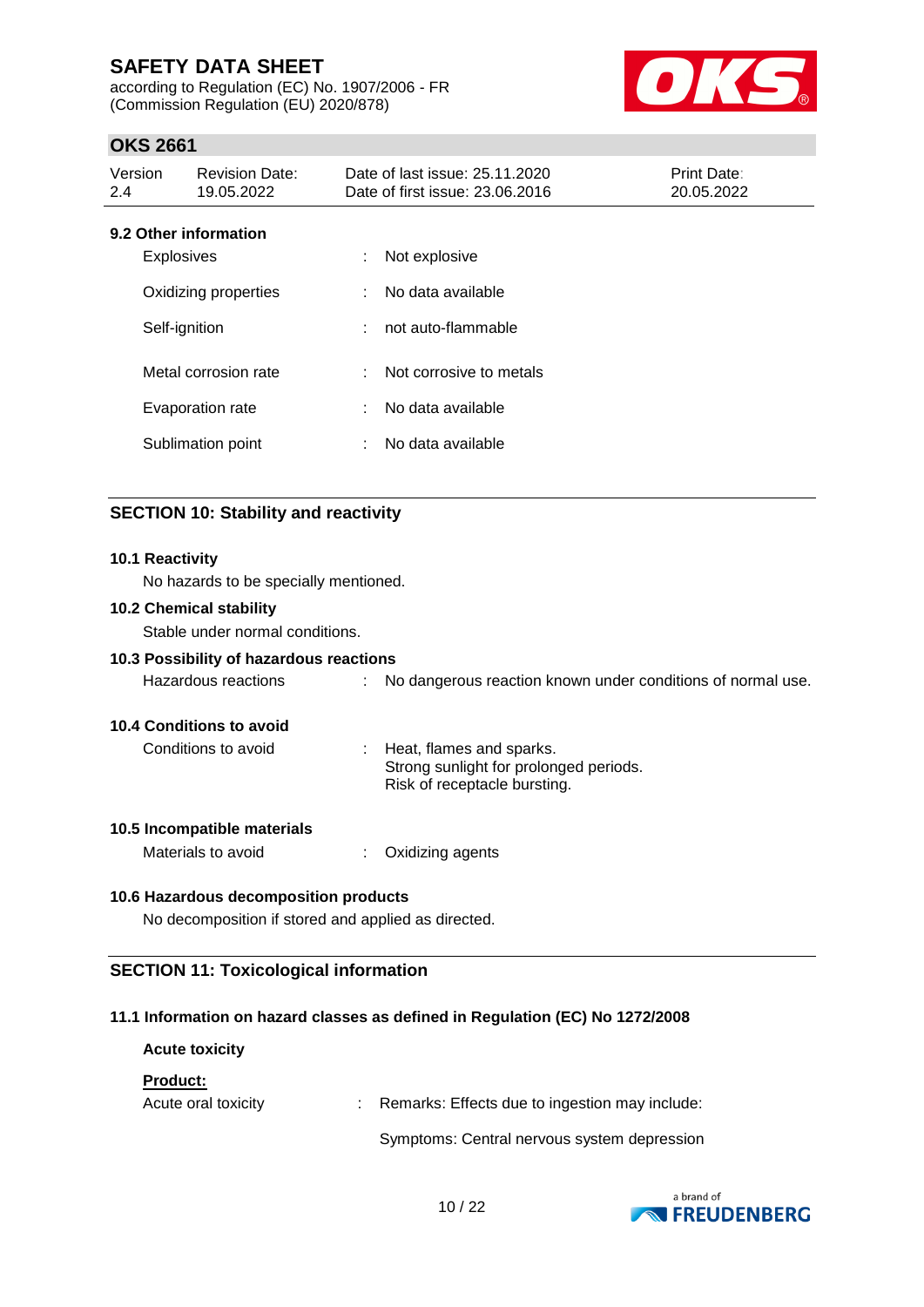according to Regulation (EC) No. 1907/2006 - FR (Commission Regulation (EU) 2020/878)



| Version<br>2.4 |                  | <b>Revision Date:</b><br>19.05.2022 |   | Date of last issue: 25.11.2020<br>Date of first issue: 23.06.2016                                                                                                            | <b>Print Date:</b><br>20.05.2022 |
|----------------|------------------|-------------------------------------|---|------------------------------------------------------------------------------------------------------------------------------------------------------------------------------|----------------------------------|
|                |                  | Acute inhalation toxicity           | ÷ | Remarks: Respiration of solvent vapour may cause dizziness.                                                                                                                  |                                  |
|                |                  |                                     |   | Symptoms: Inhalation may provoke the following symptoms:,<br>Respiratory disorder, Dizziness, Drowsiness, Vomiting, Fa-<br>tigue, Vertigo, Central nervous system depression |                                  |
|                |                  | Acute dermal toxicity               |   | Symptoms: Redness, Local irritation                                                                                                                                          |                                  |
|                |                  | Components:                         |   |                                                                                                                                                                              |                                  |
|                |                  |                                     |   | Hydrocarbons, C6-C7, n-alkanes, isoalkanes, cyclics, <5% n-hexane:                                                                                                           |                                  |
|                |                  | Acute oral toxicity                 |   | : LD50 (Rat): $> 5.840$ mg/kg<br>Assessment: The substance or mixture has no acute oral tox-<br>icity                                                                        |                                  |
|                |                  | Acute inhalation toxicity           |   | LC50 (Rat): > 25,2 mg/l<br>Exposure time: 4 h<br>Test atmosphere: vapour<br>Assessment: The substance or mixture has no acute inhala-<br>tion toxicity                       |                                  |
|                |                  | Acute dermal toxicity               |   | : LD50 (Rat): $> 2,8$ g/kg<br>Assessment: The substance or mixture has no acute dermal<br>toxicity                                                                           |                                  |
|                | acetone:         |                                     |   |                                                                                                                                                                              |                                  |
|                |                  | Acute oral toxicity                 |   | LD50 Oral (Rat): 5.800 mg/kg                                                                                                                                                 |                                  |
|                | isobutane:       |                                     |   |                                                                                                                                                                              |                                  |
|                |                  | Acute inhalation toxicity           |   | : $LC50$ (Rat): 658 mg/l<br>Exposure time: 4 h<br>Test atmosphere: gas                                                                                                       |                                  |
|                |                  | <b>Skin corrosion/irritation</b>    |   |                                                                                                                                                                              |                                  |
|                | <b>Product:</b>  |                                     |   |                                                                                                                                                                              |                                  |
|                | Remarks          |                                     |   | Irritating to skin.                                                                                                                                                          |                                  |
|                |                  | Components:                         |   |                                                                                                                                                                              |                                  |
|                |                  |                                     |   | Hydrocarbons, C6-C7, n-alkanes, isoalkanes, cyclics, <5% n-hexane:                                                                                                           |                                  |
|                | Species          |                                     |   | Rabbit                                                                                                                                                                       |                                  |
|                | Assessment       |                                     |   | Irritating to skin.                                                                                                                                                          |                                  |
|                | Method<br>Result |                                     |   | <b>OECD Test Guideline 404</b><br>Irritating to skin.                                                                                                                        |                                  |
|                | acetone:         |                                     |   |                                                                                                                                                                              |                                  |
|                | Result           |                                     |   | Repeated exposure may cause skin dryness or cracking.                                                                                                                        |                                  |

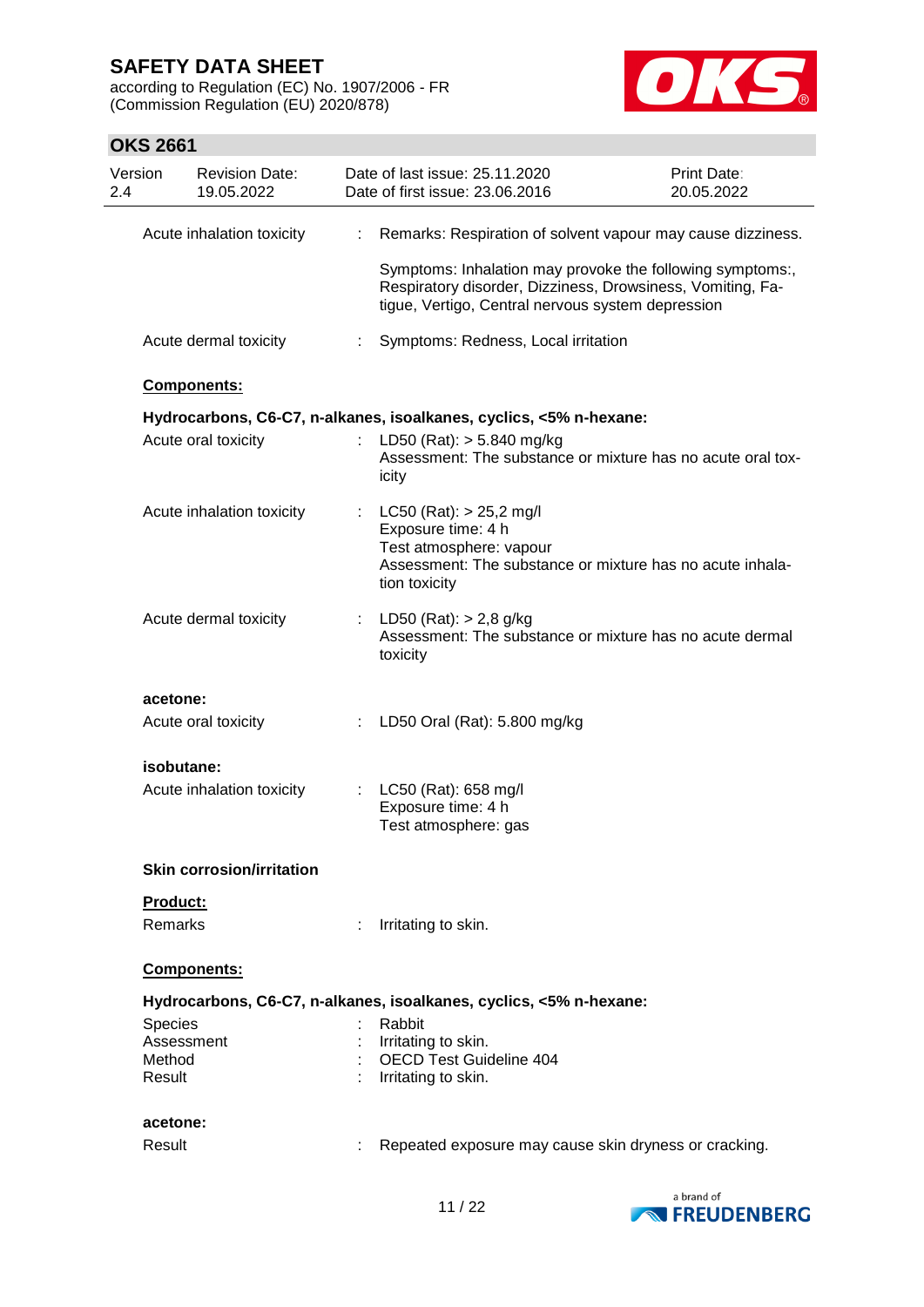according to Regulation (EC) No. 1907/2006 - FR (Commission Regulation (EU) 2020/878)



### **OKS 2661**

| Version | <b>Revision Date:</b> | Date of last issue: 25.11.2020  | <b>Print Date:</b> |
|---------|-----------------------|---------------------------------|--------------------|
| 2.4     | 19.05.2022            | Date of first issue: 23,06,2016 | 20.05.2022         |
|         |                       |                                 |                    |

#### **Serious eye damage/eye irritation**

#### **Product:**

Remarks : Irritating to eyes.

### **Components:**

#### **Hydrocarbons, C6-C7, n-alkanes, isoalkanes, cyclics, <5% n-hexane:**

| Species    | : Rabbit            |
|------------|---------------------|
| Assessment | : No eye irritation |
| Result     | : No eye irritation |
|            |                     |

#### **acetone:**

| <b>Species</b> | : Rabbit                    |
|----------------|-----------------------------|
| Result         | $\therefore$ Eye irritation |

#### **Respiratory or skin sensitisation**

#### **Product:**

Remarks : This information is not available.

#### **Components:**

#### **Hydrocarbons, C6-C7, n-alkanes, isoalkanes, cyclics, <5% n-hexane:**

| Test Type                   | <b>Maximisation Test</b>                           |
|-----------------------------|----------------------------------------------------|
| Exposure routes<br><b>A</b> | Dermal                                             |
| <b>Species</b>              | $\therefore$ Guinea pig                            |
| Assessment                  | Does not cause skin sensitisation.                 |
| Method                      | : OECD Test Guideline 406                          |
| Result                      | Did not cause sensitisation on laboratory animals. |

#### **Germ cell mutagenicity**

#### **Product:**

| Genotoxicity in vitro | Remarks: No data available |
|-----------------------|----------------------------|
| Genotoxicity in vivo  | Remarks: No data available |

#### **Components:**

| Hydrocarbons, C6-C7, n-alkanes, isoalkanes, cyclics, <5% n-hexane: |  |                                                                                                                                        |
|--------------------------------------------------------------------|--|----------------------------------------------------------------------------------------------------------------------------------------|
| Genotoxicity in vitro                                              |  | Test Type: Chromosome aberration test in vitro<br>Test system: Rodent cell line<br>Method: OECD Test Guideline 473<br>Result: negative |

#### **Carcinogenicity**

#### **Product:**

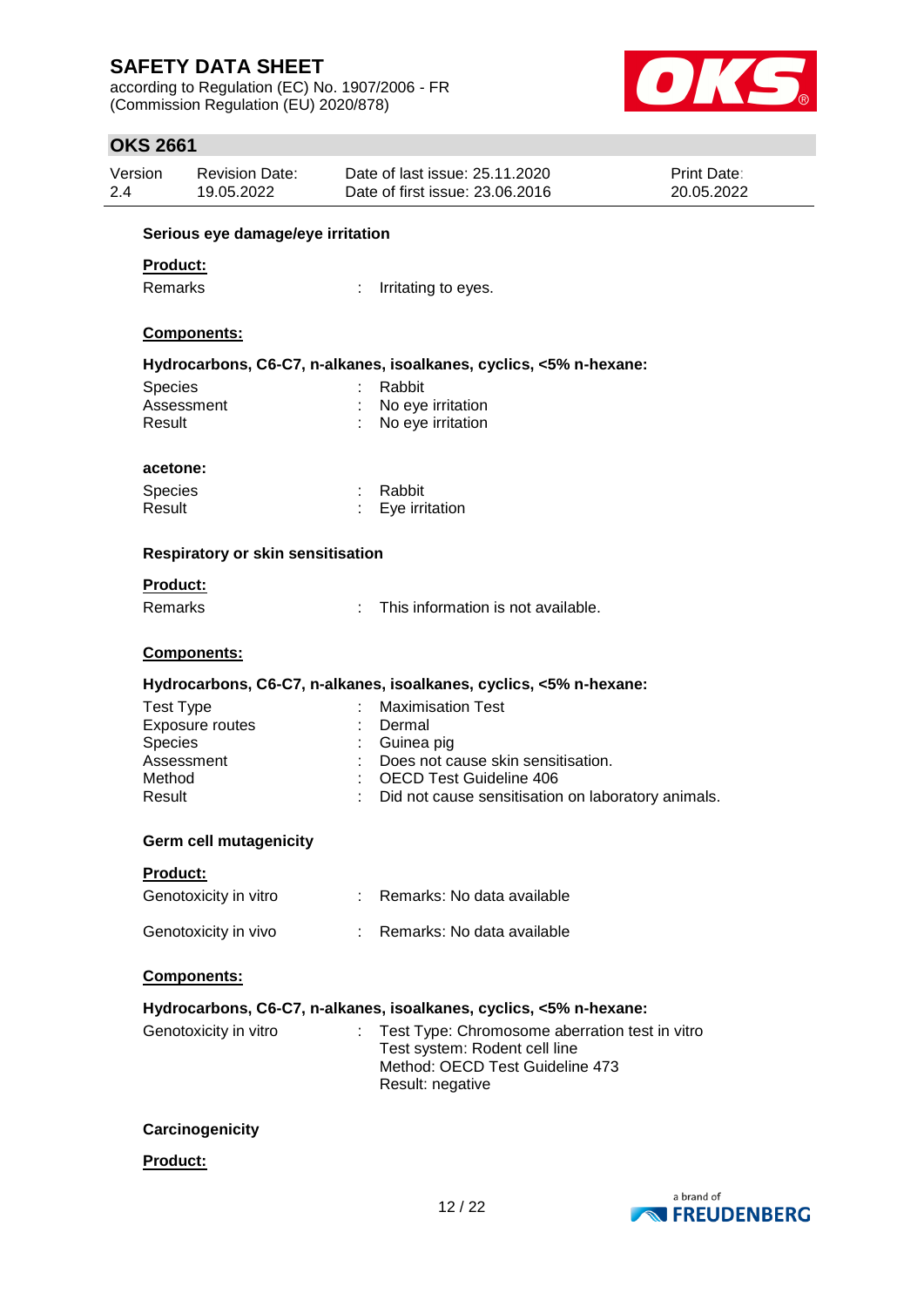according to Regulation (EC) No. 1907/2006 - FR (Commission Regulation (EU) 2020/878)



| Version<br>2.4  | <b>Revision Date:</b><br>19.05.2022           |    | Date of last issue: 25.11.2020<br>Date of first issue: 23.06.2016                                                       | <b>Print Date:</b><br>20.05.2022 |
|-----------------|-----------------------------------------------|----|-------------------------------------------------------------------------------------------------------------------------|----------------------------------|
| Remarks         |                                               | ÷  | No data available                                                                                                       |                                  |
|                 | <b>Reproductive toxicity</b>                  |    |                                                                                                                         |                                  |
| <b>Product:</b> |                                               |    |                                                                                                                         |                                  |
|                 | Effects on fertility                          |    | : Remarks: No data available                                                                                            |                                  |
| ment            | Effects on foetal develop-                    |    | : Remarks: No data available                                                                                            |                                  |
|                 | Reproductive toxicity - As- : - Fertility -   |    |                                                                                                                         |                                  |
| sessment        |                                               |    | No toxicity to reproduction                                                                                             |                                  |
|                 | <b>STOT - single exposure</b>                 |    |                                                                                                                         |                                  |
|                 | Components:                                   |    |                                                                                                                         |                                  |
|                 |                                               |    | Hydrocarbons, C6-C7, n-alkanes, isoalkanes, cyclics, <5% n-hexane:                                                      |                                  |
|                 | Assessment                                    | t. | May cause drowsiness or dizziness.                                                                                      |                                  |
| acetone:        |                                               |    |                                                                                                                         |                                  |
|                 | Exposure routes<br>Assessment                 |    | Inhalation<br>May cause drowsiness or dizziness.                                                                        |                                  |
|                 | <b>STOT - repeated exposure</b>               |    |                                                                                                                         |                                  |
|                 | Components:                                   |    |                                                                                                                         |                                  |
|                 |                                               |    | Hydrocarbons, C6-C7, n-alkanes, isoalkanes, cyclics, <5% n-hexane:                                                      |                                  |
|                 | <b>Exposure routes</b><br>Assessment          |    | inhalation (vapour)<br>No significant health effects observed in animals at concentra-<br>tions of 1 mg/l/6h/d or less. |                                  |
|                 | <b>Repeated dose toxicity</b>                 |    |                                                                                                                         |                                  |
| Product:        |                                               |    |                                                                                                                         |                                  |
| Remarks         |                                               |    | This information is not available.                                                                                      |                                  |
|                 | <b>Aspiration toxicity</b>                    |    |                                                                                                                         |                                  |
| Product:        | May be fatal if swallowed and enters airways. |    |                                                                                                                         |                                  |
|                 | May be fatal if swallowed and enters airways. |    |                                                                                                                         |                                  |
|                 | Components:                                   |    |                                                                                                                         |                                  |
|                 |                                               |    | Hydrocarbons, C6-C7, n-alkanes, isoalkanes, cyclics, <5% n-hexane:                                                      |                                  |
|                 | May be fatal if swallowed and enters airways. |    |                                                                                                                         |                                  |

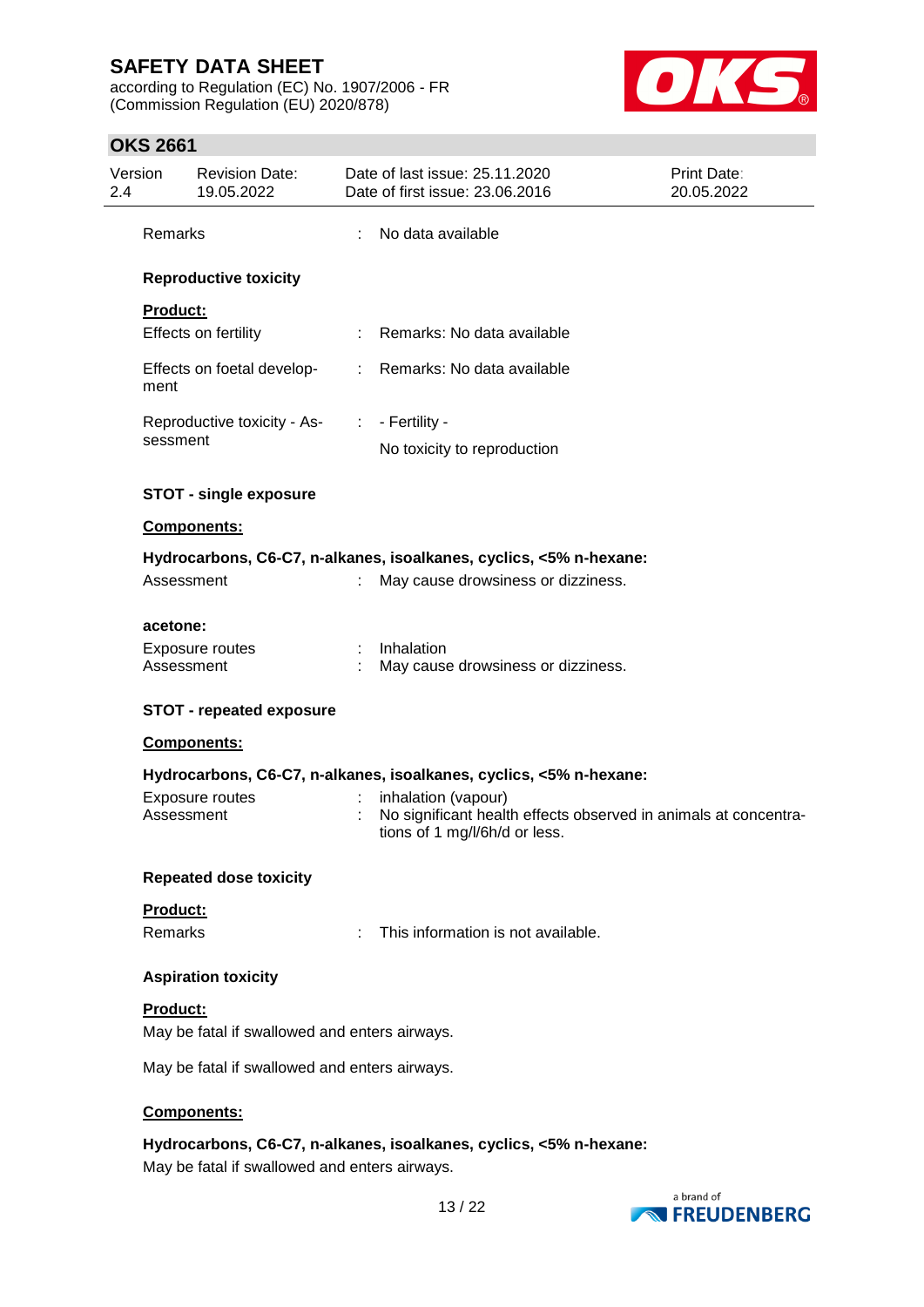according to Regulation (EC) No. 1907/2006 - FR (Commission Regulation (EU) 2020/878)



### **OKS 2661**

| Version | <b>Revision Date:</b> | Date of last issue: 25.11.2020  | <b>Print Date:</b> |
|---------|-----------------------|---------------------------------|--------------------|
| -2.4    | 19.05.2022            | Date of first issue: 23,06,2016 | 20.05.2022         |

#### **11.2 Information on other hazards**

| <b>Endocrine disrupting properties</b>                                                                                                                                                                                                                                    |
|---------------------------------------------------------------------------------------------------------------------------------------------------------------------------------------------------------------------------------------------------------------------------|
|                                                                                                                                                                                                                                                                           |
| The substance/mixture does not contain components consid-<br>ered to have endocrine disrupting properties according to<br>REACH Article 57(f) or Commission Delegated regulation<br>(EU) 2017/2100 or Commission Regulation (EU) 2018/605 at<br>levels of 0.1% or higher. |
|                                                                                                                                                                                                                                                                           |
|                                                                                                                                                                                                                                                                           |
| Ingestion causes irritation of upper respiratory system and<br>gastrointestinal disturbance.                                                                                                                                                                              |
|                                                                                                                                                                                                                                                                           |

### **SECTION 12: Ecological information**

#### **12.1 Toxicity**

| <b>Product:</b>                                          |    |                                                                                                                               |
|----------------------------------------------------------|----|-------------------------------------------------------------------------------------------------------------------------------|
| Toxicity to fish                                         |    | Remarks: Toxic to aquatic organisms, may cause long-term<br>adverse effects in the aquatic environment.                       |
| Toxicity to daphnia and other :<br>aquatic invertebrates |    | Remarks: No data available                                                                                                    |
| Toxicity to algae/aquatic<br>plants                      | t. | Remarks: No data available                                                                                                    |
| Toxicity to microorganisms                               |    | Remarks: No data available                                                                                                    |
| <b>Components:</b>                                       |    |                                                                                                                               |
|                                                          |    | Hydrocarbons, C6-C7, n-alkanes, isoalkanes, cyclics, <5% n-hexane:                                                            |
| Toxicity to fish                                         |    | LC50 (Oncorhynchus mykiss (rainbow trout)): $> 22$ mg/l<br>Exposure time: 96 h<br>Method: OECD Test Guideline 203<br>GLP: yes |
| Toxicity to daphnia and other :<br>aquatic invertebrates |    | EL50 (Daphnia magna (Water flea)): 3 mg/l<br>Exposure time: 48 h<br>Method: OECD Test Guideline 202<br>GLP: yes               |
| Toxicity to algae/aquatic                                |    | EbC50 (Pseudokirchneriella subcapitata (green algae)): 26                                                                     |

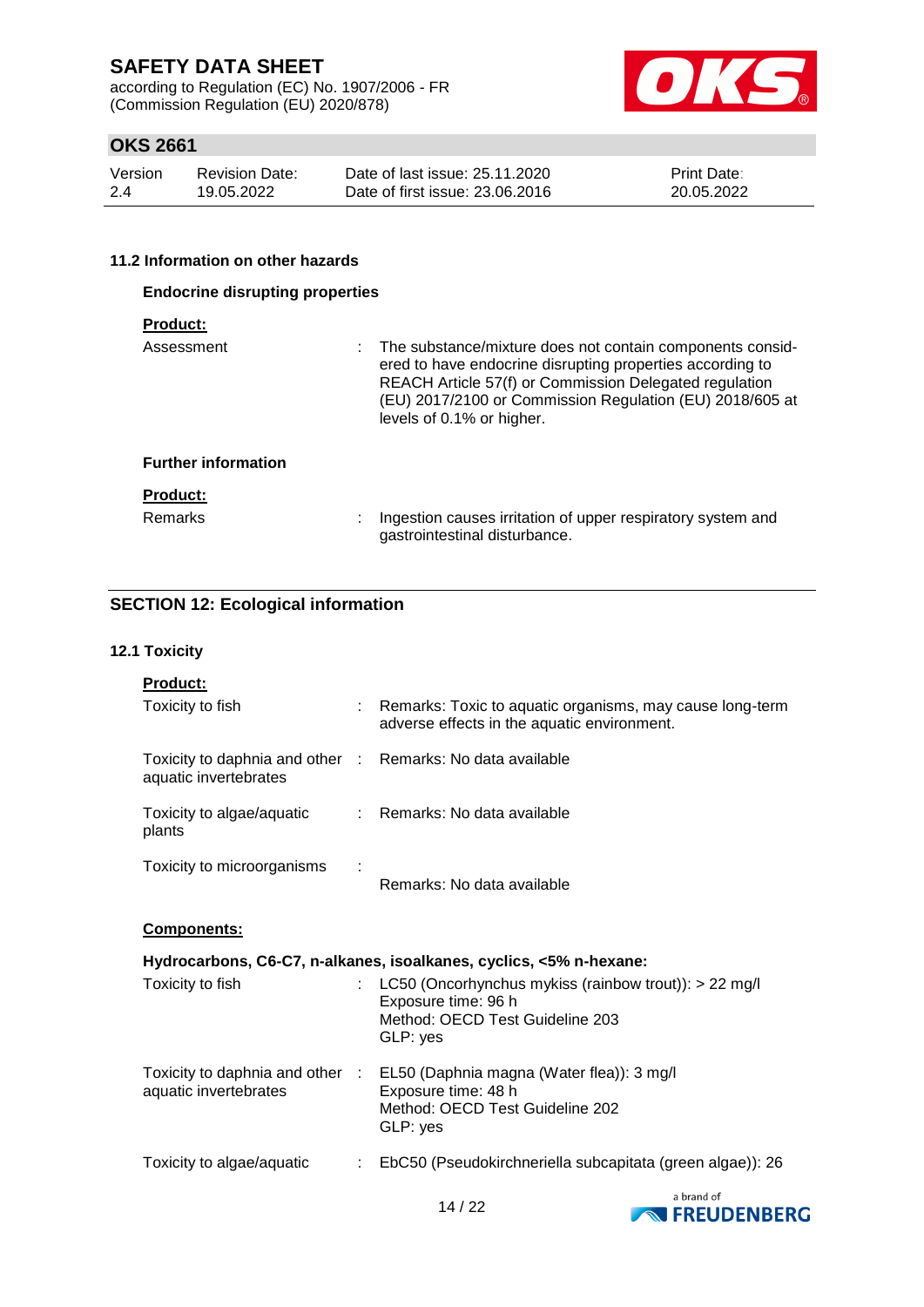according to Regulation (EC) No. 1907/2006 - FR (Commission Regulation (EU) 2020/878)



| Version<br>2.4 |                                | <b>Revision Date:</b><br>19.05.2022        |   | Date of last issue: 25.11.2020<br>Date of first issue: 23.06.2016                                                                                                                                                       | Print Date:<br>20.05.2022 |  |
|----------------|--------------------------------|--------------------------------------------|---|-------------------------------------------------------------------------------------------------------------------------------------------------------------------------------------------------------------------------|---------------------------|--|
|                | plants                         |                                            |   | mg/l<br>Exposure time: 72 h<br>Method: OECD Test Guideline 201                                                                                                                                                          |                           |  |
|                |                                | <b>Ecotoxicology Assessment</b>            |   |                                                                                                                                                                                                                         |                           |  |
|                |                                | Acute aquatic toxicity                     | ÷ | Toxic to aquatic life.                                                                                                                                                                                                  |                           |  |
|                |                                | Chronic aquatic toxicity                   |   | Toxic to aquatic life with long lasting effects.                                                                                                                                                                        |                           |  |
|                |                                | 12.2 Persistence and degradability         |   |                                                                                                                                                                                                                         |                           |  |
|                | Product:                       |                                            |   |                                                                                                                                                                                                                         |                           |  |
|                |                                | Biodegradability                           | ÷ | Remarks: No data available                                                                                                                                                                                              |                           |  |
|                | ity                            | Physico-chemical removabil- :              |   | Remarks: No data available                                                                                                                                                                                              |                           |  |
|                |                                | Components:                                |   |                                                                                                                                                                                                                         |                           |  |
|                |                                |                                            |   | Hydrocarbons, C6-C7, n-alkanes, isoalkanes, cyclics, <5% n-hexane:                                                                                                                                                      |                           |  |
|                |                                | Biodegradability                           |   | Result: Readily biodegradable.                                                                                                                                                                                          |                           |  |
|                | acetone:                       |                                            |   |                                                                                                                                                                                                                         |                           |  |
|                |                                | Biodegradability                           |   | Result: rapidly biodegradable                                                                                                                                                                                           |                           |  |
|                | 12.3 Bioaccumulative potential |                                            |   |                                                                                                                                                                                                                         |                           |  |
|                | Product:                       |                                            |   |                                                                                                                                                                                                                         |                           |  |
|                |                                | Bioaccumulation                            |   | Remarks: This mixture contains no substance considered to<br>be persistent, bioaccumulating and toxic (PBT).<br>This mixture contains no substance considered to be very<br>persistent and very bioaccumulating (vPvB). |                           |  |
|                |                                | <b>Components:</b>                         |   |                                                                                                                                                                                                                         |                           |  |
|                | acetone:                       |                                            |   |                                                                                                                                                                                                                         |                           |  |
|                |                                | <b>Bioaccumulation</b>                     |   | Remarks: Does not bioaccumulate.                                                                                                                                                                                        |                           |  |
|                |                                | Partition coefficient: n-<br>octanol/water |   | log Pow: 0,2                                                                                                                                                                                                            |                           |  |
|                | propane:                       |                                            |   |                                                                                                                                                                                                                         |                           |  |
|                |                                | Partition coefficient: n-<br>octanol/water | ÷ | log Pow: 2,36                                                                                                                                                                                                           |                           |  |
|                | isobutane:                     |                                            |   |                                                                                                                                                                                                                         |                           |  |
|                |                                | Partition coefficient: n-<br>octanol/water | ÷ | log Pow: 2,88<br>Method: OECD Test Guideline 107                                                                                                                                                                        |                           |  |

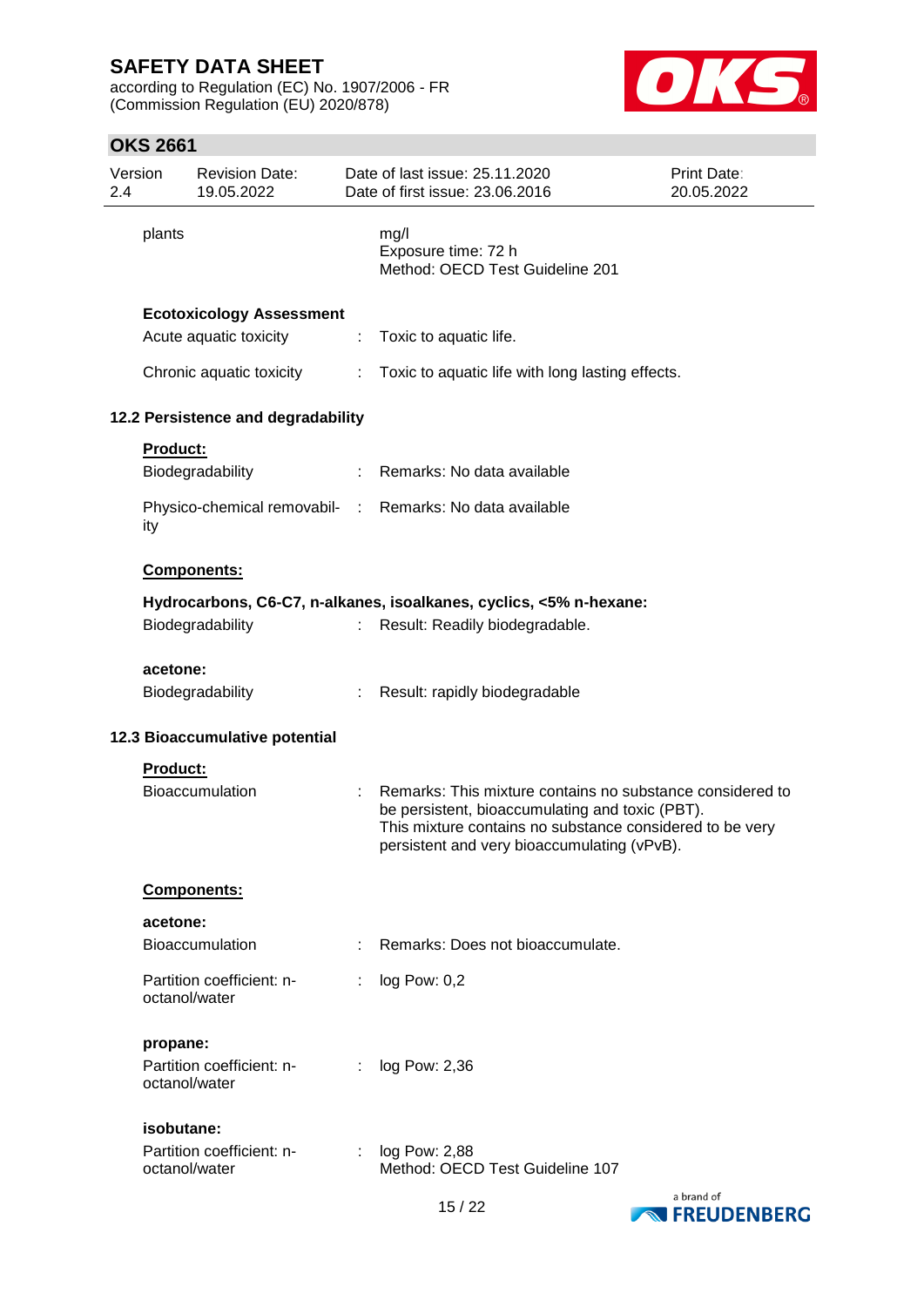according to Regulation (EC) No. 1907/2006 - FR (Commission Regulation (EU) 2020/878)



## **OKS 2661**

| Version | Revision Date: | Date of last issue: 25.11.2020  | <b>Print Date:</b> |
|---------|----------------|---------------------------------|--------------------|
| -2.4    | 19.05.2022     | Date of first issue: 23,06,2016 | 20.05.2022         |

#### **carbon dioxide:**

| Partition coefficient: n- | log Pow: 0,83 |
|---------------------------|---------------|
| octanol/water             |               |

#### **12.4 Mobility in soil**

#### **Product:**

| <b>Mobility</b>                                    | : Remarks: No data available |
|----------------------------------------------------|------------------------------|
| Distribution among environ-<br>mental compartments | : Remarks: No data available |

#### **12.5 Results of PBT and vPvB assessment**

#### **Product:**

| Assessment | : This substance/mixture contains no components considered<br>to be either persistent, bioaccumulative and toxic (PBT), or<br>very persistent and very bioaccumulative (vPvB) at levels of<br>$0.1\%$ or higher. |
|------------|------------------------------------------------------------------------------------------------------------------------------------------------------------------------------------------------------------------|
|            |                                                                                                                                                                                                                  |

#### **12.6 Endocrine disrupting properties**

#### **Product:**

| Assessment | : The substance/mixture does not contain components consid-<br>ered to have endocrine disrupting properties according to<br>REACH Article 57(f) or Commission Delegated regulation<br>(EU) 2017/2100 or Commission Regulation (EU) 2018/605 at<br>levels of 0.1% or higher. |
|------------|-----------------------------------------------------------------------------------------------------------------------------------------------------------------------------------------------------------------------------------------------------------------------------|
|------------|-----------------------------------------------------------------------------------------------------------------------------------------------------------------------------------------------------------------------------------------------------------------------------|

#### **12.7 Other adverse effects**

#### **Product:**

| Additional ecological infor- | Toxic to aquatic life with long lasting effects. |
|------------------------------|--------------------------------------------------|
| mation                       |                                                  |

#### **Global warming potential**

The Fifth Assessment Report of the United Nations Intergovernmental Panel on Climate Change (IPCC)

#### **Components:**

#### **carbon dioxide:**

20-year global warming potential: 1 100-year global warming potential: 1 Further information: No single lifetime can be given. The impulse response function for CO2 from Joos et al. (2013) has been used. See also Supplementary Material Section 8.SM.11.

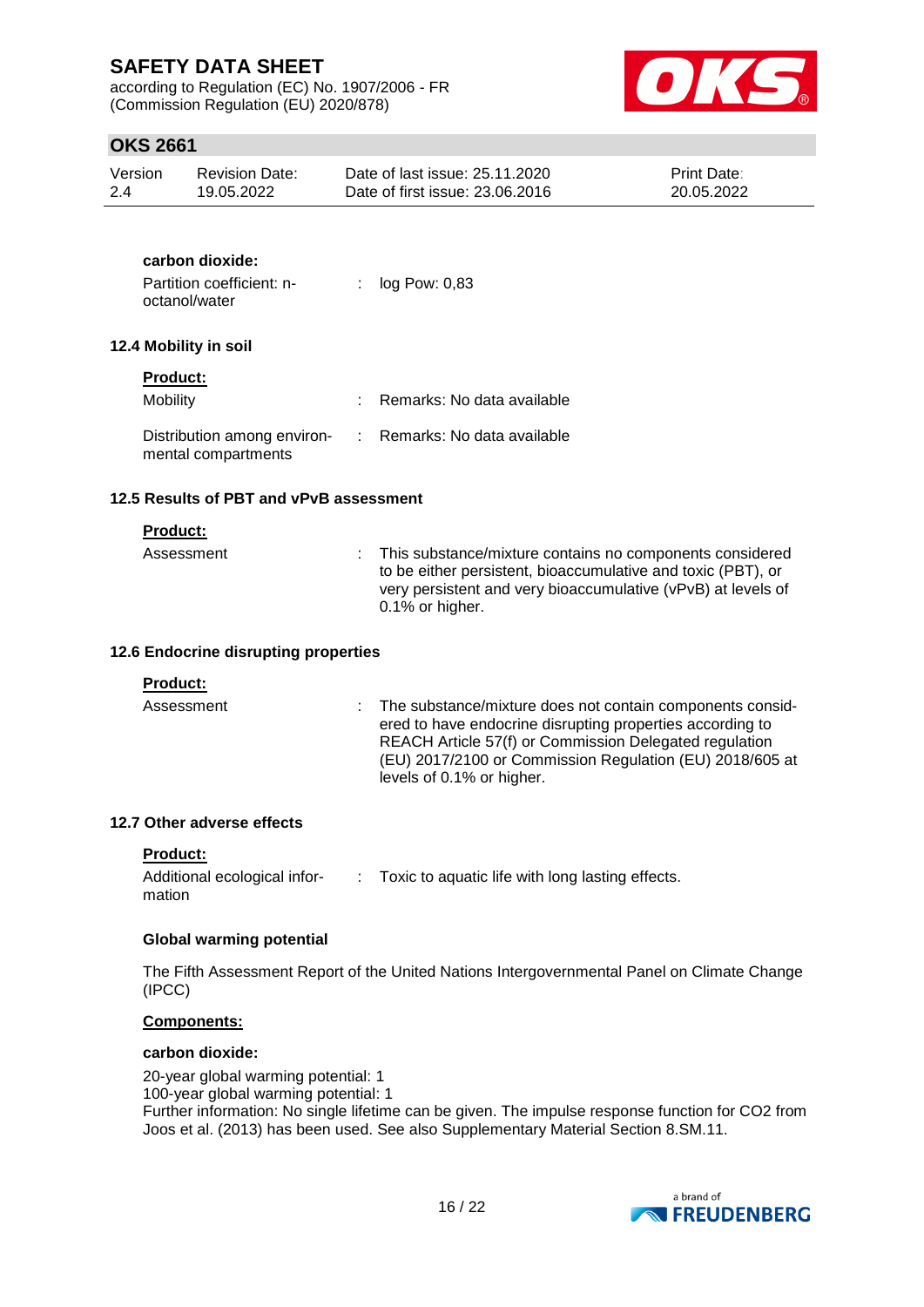according to Regulation (EC) No. 1907/2006 - FR (Commission Regulation (EU) 2020/878)



## **OKS 2661**

| Version | <b>Revision Date:</b> | Date of last issue: 25.11.2020  | <b>Print Date:</b> |
|---------|-----------------------|---------------------------------|--------------------|
| 2.4     | 19.05.2022            | Date of first issue: 23,06,2016 | 20.05.2022         |

#### **SECTION 13: Disposal considerations**

| 13.1 Waste treatment methods |    |                                                                                                                                                                                                                     |
|------------------------------|----|---------------------------------------------------------------------------------------------------------------------------------------------------------------------------------------------------------------------|
| Product                      |    | Do not dispose of with domestic refuse.<br>Dispose of as hazardous waste in compliance with local and<br>national regulations.                                                                                      |
|                              |    | Waste codes should be assigned by the user based on the<br>application for which the product was used.                                                                                                              |
| Contaminated packaging       | ÷. | Packaging that is not properly emptied must be disposed of as<br>the unused product.<br>Offer empty spray cans to an established disposal company.<br>Pressurized container: Do not pierce or burn, even after use. |
|                              |    | The following Waste Codes are only suggestions:                                                                                                                                                                     |
| Waste Code                   |    | unused product, packagings not completely emptied<br>16 05 04*, gases in pressure containers (including halons)<br>containing hazardous substances                                                                  |

#### **SECTION 14: Transport information**

#### **14.1 UN number or ID number**

| <b>ADN</b>                      | ÷. | <b>UN 1950</b>                                               |
|---------------------------------|----|--------------------------------------------------------------|
| <b>ADR</b>                      | ÷  | <b>UN 1950</b>                                               |
| <b>RID</b>                      | ÷. | <b>UN 1950</b>                                               |
| <b>IMDG</b>                     | ÷. | <b>UN 1950</b>                                               |
| <b>IATA</b>                     | ÷. | <b>UN 1950</b>                                               |
| 14.2 UN proper shipping name    |    |                                                              |
| <b>ADN</b>                      | ÷. | <b>AEROSOLS</b>                                              |
| <b>ADR</b>                      | ÷  | <b>AEROSOLS</b>                                              |
| <b>RID</b>                      | ÷. | <b>AEROSOLS</b>                                              |
| <b>IMDG</b>                     | ÷  | <b>AEROSOLS</b><br>(naphtha (petroleum), hydrotreated light) |
| <b>IATA</b>                     | ÷  | Aerosols, flammable                                          |
| 14.3 Transport hazard class(es) |    |                                                              |
| <b>ADN</b>                      |    | $\therefore$ 2                                               |
| <b>ADR</b>                      | ×. | -2                                                           |
| <b>RID</b>                      |    | 2                                                            |

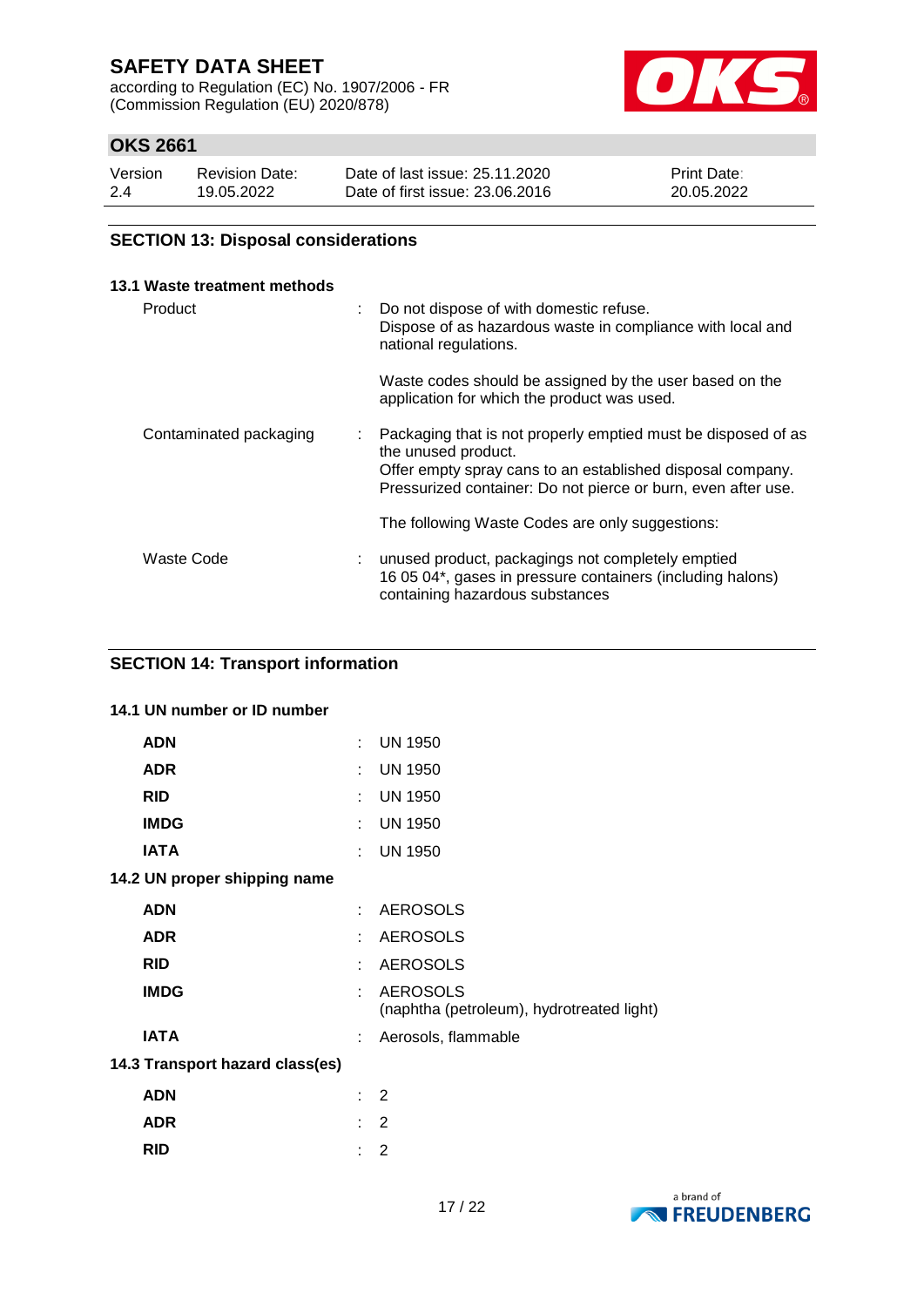according to Regulation (EC) No. 1907/2006 - FR (Commission Regulation (EU) 2020/878)



| Version<br>2.4 |                                   | <b>Revision Date:</b><br>19.05.2022                                                                  |                               | Date of last issue: 25.11.2020<br>Date of first issue: 23.06.2016 | <b>Print Date:</b><br>20.05.2022 |
|----------------|-----------------------------------|------------------------------------------------------------------------------------------------------|-------------------------------|-------------------------------------------------------------------|----------------------------------|
|                | <b>IMDG</b>                       |                                                                                                      | ÷.                            | 2.1                                                               |                                  |
|                | <b>IATA</b>                       |                                                                                                      |                               | 2.1                                                               |                                  |
|                |                                   | 14.4 Packing group                                                                                   |                               |                                                                   |                                  |
|                | <b>ADN</b><br>Labels              | Packing group<br><b>Classification Code</b>                                                          |                               | Not assigned by regulation<br>5F<br>2.1                           |                                  |
|                | <b>ADR</b><br>Labels              | Packing group<br><b>Classification Code</b><br>Tunnel restriction code                               |                               | Not assigned by regulation<br>5F<br>2.1<br>(D)                    |                                  |
|                | <b>RID</b><br>Labels              | Packing group<br><b>Classification Code</b><br><b>Hazard Identification Number</b>                   |                               | Not assigned by regulation<br>5F<br>23<br>2.1                     |                                  |
|                | <b>IMDG</b><br>Labels<br>EmS Code | Packing group                                                                                        |                               | Not assigned by regulation<br>2.1<br>$F-D, S-U$                   |                                  |
|                | aircraft)<br>Labels               | <b>IATA (Cargo)</b><br>Packing instruction (cargo<br>Packing instruction (LQ)<br>Packing group       |                               | 203<br>Y203<br>Not assigned by regulation<br><b>Flammable Gas</b> |                                  |
|                | ger aircraft)<br>Labels           | <b>IATA (Passenger)</b><br>Packing instruction (passen-<br>Packing instruction (LQ)<br>Packing group | ÷<br><b>Contract Contract</b> | 203<br>Y203<br>Not assigned by regulation<br><b>Flammable Gas</b> |                                  |
|                |                                   | <b>14.5 Environmental hazards</b>                                                                    |                               |                                                                   |                                  |
|                | <b>ADN</b>                        | Environmentally hazardous                                                                            |                               | yes                                                               |                                  |
|                | <b>ADR</b>                        | Environmentally hazardous                                                                            |                               | yes                                                               |                                  |
|                | <b>RID</b>                        | Environmentally hazardous                                                                            |                               | yes                                                               |                                  |
|                | <b>IMDG</b>                       | Marine pollutant                                                                                     |                               | yes                                                               |                                  |

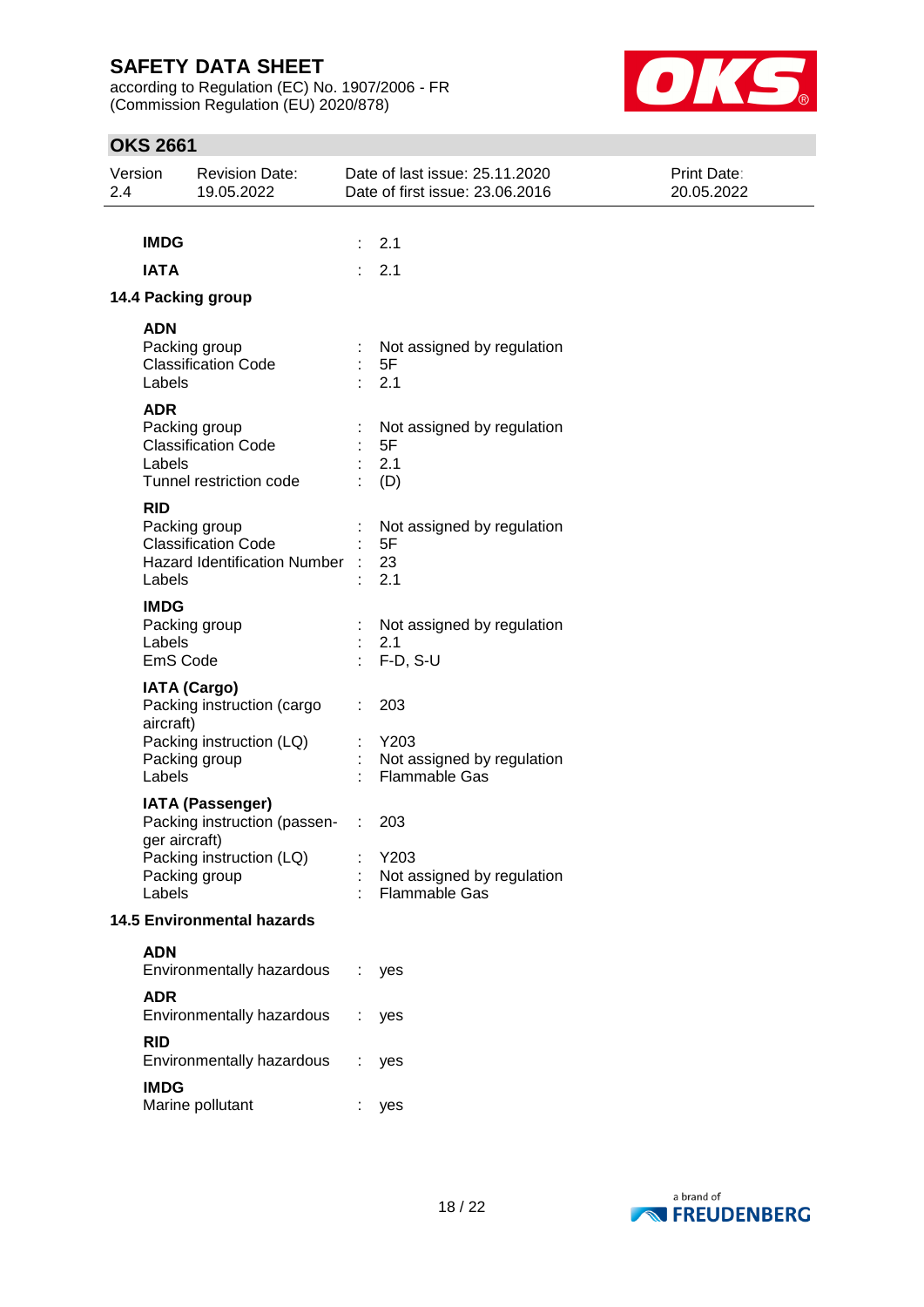according to Regulation (EC) No. 1907/2006 - FR (Commission Regulation (EU) 2020/878)



## **OKS 2661**

| Version | <b>Revision Date:</b> | Date of last issue: 25.11.2020  | <b>Print Date:</b> |
|---------|-----------------------|---------------------------------|--------------------|
| 2.4     | 19.05.2022            | Date of first issue: 23,06,2016 | 20.05.2022         |

#### **14.6 Special precautions for user**

The transport classification(s) provided herein are for informational purposes only, and solely based upon the properties of the unpackaged material as it is described within this Safety Data Sheet. Transportation classifications may vary by mode of transportation, package sizes, and variations in regional or country regulations.

#### **14.7 Maritime transport in bulk according to IMO instruments**

Remarks : Not applicable for product as supplied.

### **SECTION 15: Regulatory information**

#### **15.1 Safety, health and environmental regulations/legislation specific for the substance or mixture**

| REACH - Restrictions on the manufacture, placing on<br>the market and use of certain dangerous substances,<br>mixtures and articles (Annex XVII)                                                                                                                                                                                                                                                                                                      |                             | Not applicable     |                                                                                                                  |
|-------------------------------------------------------------------------------------------------------------------------------------------------------------------------------------------------------------------------------------------------------------------------------------------------------------------------------------------------------------------------------------------------------------------------------------------------------|-----------------------------|--------------------|------------------------------------------------------------------------------------------------------------------|
| REACH - Candidate List of Substances of Very High<br>Concern for Authorisation (Article 59).<br>(EU SVHC)                                                                                                                                                                                                                                                                                                                                             |                             | Article 57).       | : This product does not contain sub-<br>stances of very high concern (Regu-<br>lation (EC) No 1907/2006 (REACH), |
| REACH - List of substances subject to authorisation<br>(Annex XIV)<br>(EU. REACH-Annex XIV)                                                                                                                                                                                                                                                                                                                                                           | ÷                           | Not applicable     |                                                                                                                  |
| Regulation (EC) No 1005/2009 on substances that de-<br>plete the ozone layer<br>(EC 1005/2009)                                                                                                                                                                                                                                                                                                                                                        | $\mathcal{L}^{\mathcal{L}}$ | Not applicable     |                                                                                                                  |
| Regulation (EU) 2019/1021 on persistent organic pollu-<br>tants (recast)<br>(EU POP)                                                                                                                                                                                                                                                                                                                                                                  | ÷                           | Not applicable     |                                                                                                                  |
| Regulation (EC) No 649/2012 of the European Parlia-<br>ment and the Council concerning the export and import<br>of dangerous chemicals<br>(EU PIC)                                                                                                                                                                                                                                                                                                    | $\mathcal{L}^{\mathcal{L}}$ | Not applicable     |                                                                                                                  |
| Regulation (EU) 2019/1148 on the marketing and use of : Listed<br>explosives precursors                                                                                                                                                                                                                                                                                                                                                               |                             |                    |                                                                                                                  |
| This product is regulated by Regulation (EU) 2019/1148:<br>all suspicious transactions, and significant disappear-<br>ances and thefts should be reported to the relevant na-<br>tional contact point. Please see<br>https://ec.europa.eu/home-affairs/sites/ homeaf-<br>fairs/files/what-we-do/policies/crisis-and-<br>terrorism/explosives/explosives-<br>precur-<br>sors/docs/list_of_competent_authorities_and_national_c<br>ontact_points_en.pdf |                             | acetone (ANNEX II) |                                                                                                                  |

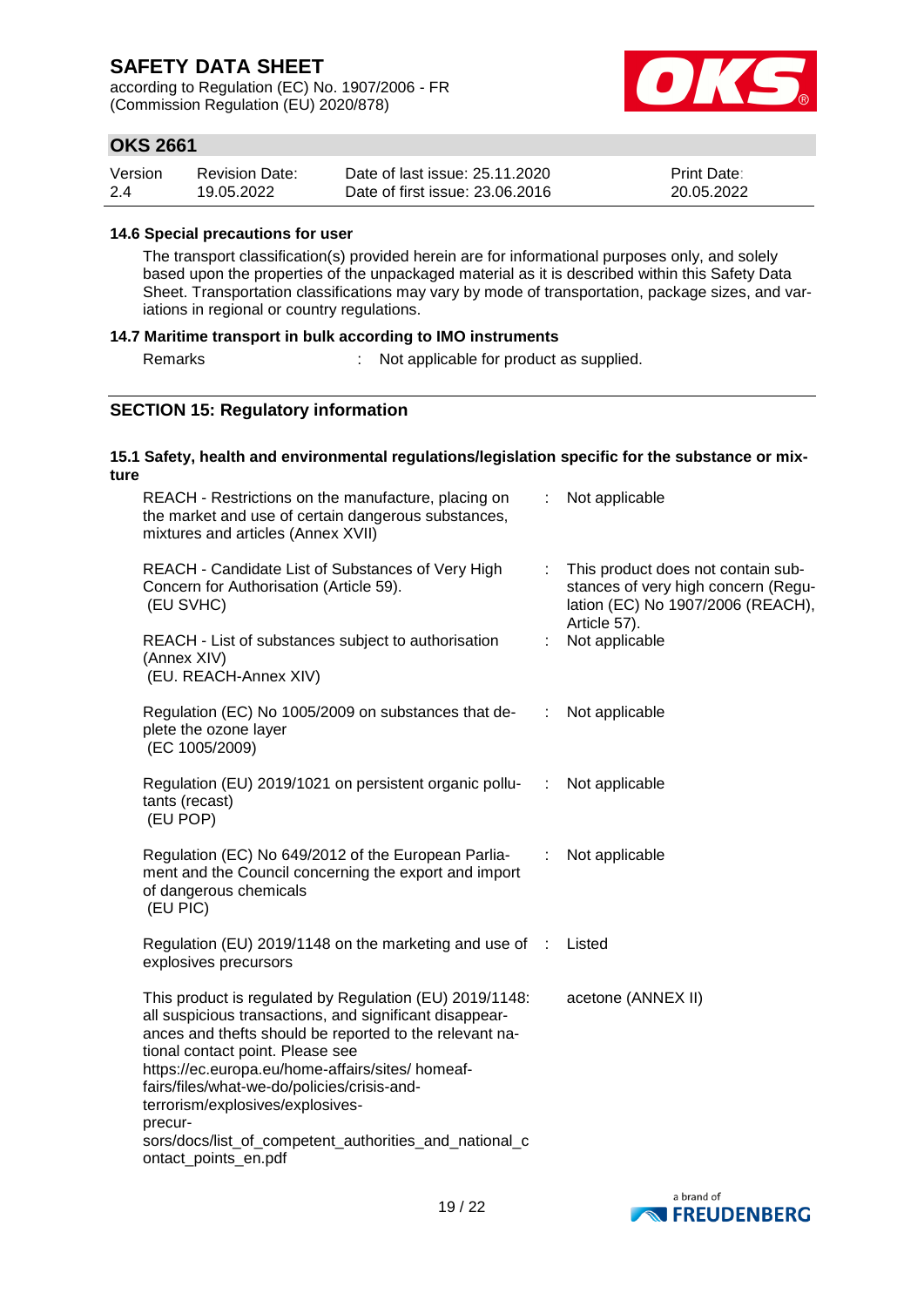according to Regulation (EC) No. 1907/2006 - FR (Commission Regulation (EU) 2020/878)



### **OKS 2661**

| Version<br>2.4                                                                                                                                                     | <b>Revision Date:</b><br>19.05.2022                                                            |  | Date of last issue: 25.11.2020<br>Date of first issue: 23.06.2016 |                  | <b>Print Date:</b><br>20.05.2022                                                                                                                                       |
|--------------------------------------------------------------------------------------------------------------------------------------------------------------------|------------------------------------------------------------------------------------------------|--|-------------------------------------------------------------------|------------------|------------------------------------------------------------------------------------------------------------------------------------------------------------------------|
|                                                                                                                                                                    |                                                                                                |  |                                                                   | : P5c            |                                                                                                                                                                        |
|                                                                                                                                                                    |                                                                                                |  |                                                                   | P <sub>2</sub>   |                                                                                                                                                                        |
| Seveso III: Directive 2012/18/EU of the European<br>Parliament and of the Council on the control of<br>major-accident hazards involving dangerous sub-<br>stances. |                                                                                                |  |                                                                   | P <sub>3</sub> a | <b>FLAMMABLE AEROSOLS</b>                                                                                                                                              |
|                                                                                                                                                                    |                                                                                                |  |                                                                   | E <sub>2</sub>   | ENVIRONMENTAL HAZARDS                                                                                                                                                  |
|                                                                                                                                                                    |                                                                                                |  |                                                                   | 18               | Liquefied extremely flammable<br>gases (including LPG) and natu-<br>ral gas                                                                                            |
|                                                                                                                                                                    | <b>Occupational Illnesses (R-</b><br>461-3, France)                                            |  | 84                                                                |                  |                                                                                                                                                                        |
| Reinforced medical supervi-<br>sion (R4624-18)                                                                                                                     |                                                                                                |  | The product has no CMR properties                                 |                  |                                                                                                                                                                        |
|                                                                                                                                                                    | Installations classified for the<br>protection of the environment<br>(Environment Code R511-9) |  | 4320, 4511, 4734                                                  |                  |                                                                                                                                                                        |
|                                                                                                                                                                    | Volatile organic compounds                                                                     |  |                                                                   |                  | Directive 2010/75/EU of 24 November 2010 on industrial<br>emissions (integrated pollution prevention and control)<br>Volatile organic compounds (VOC) content: 96,63 % |
|                                                                                                                                                                    | Regulation (EC) No.<br>Ingredients<br>648/2004, as amended                                     |  | 30 % and more: Aliphatic hydrocarbons                             |                  |                                                                                                                                                                        |

#### **Other regulations:**

Take note of Directive 94/33/EC on the protection of young people at work or stricter national regulations, where applicable.

#### **15.2 Chemical safety assessment**

This information is not available.

### **SECTION 16: Other information**

#### **Full text of H-Statements**

| EUH066           | : Repeated exposure may cause skin dryness or cracking. |
|------------------|---------------------------------------------------------|
| H <sub>220</sub> | : Extremely flammable gas.                              |
| H <sub>225</sub> | : Highly flammable liquid and vapour.                   |

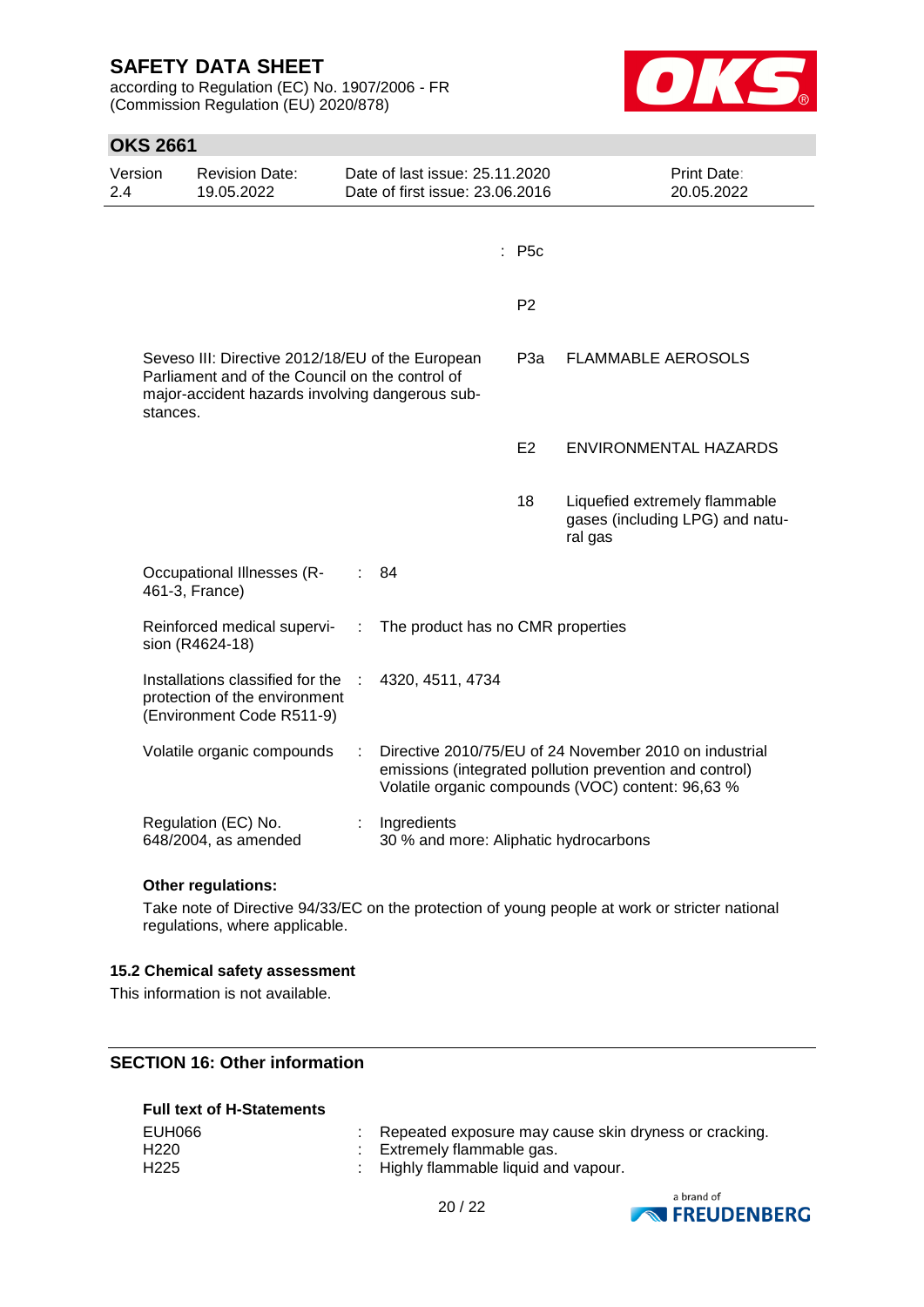according to Regulation (EC) No. 1907/2006 - FR (Commission Regulation (EU) 2020/878)



### **OKS 2661**

| Version<br>2.4                                                            | <b>Revision Date:</b><br>19.05.2022 | Date of last issue: 25.11.2020<br>Date of first issue: 23.06.2016                                                                                                                                                                                                                                                                                                                                                                                                                                                                                        | Print Date:<br>20.05.2022 |
|---------------------------------------------------------------------------|-------------------------------------|----------------------------------------------------------------------------------------------------------------------------------------------------------------------------------------------------------------------------------------------------------------------------------------------------------------------------------------------------------------------------------------------------------------------------------------------------------------------------------------------------------------------------------------------------------|---------------------------|
| H <sub>280</sub><br>H304<br>H315<br>H319<br>H336<br>H411<br><b>EUH066</b> |                                     | Contains gas under pressure; may explode if heated.<br>May be fatal if swallowed and enters airways.<br>Causes skin irritation.<br>Causes serious eye irritation.<br>May cause drowsiness or dizziness.<br>Toxic to aquatic life with long lasting effects.<br>Repeated exposure may cause skin dryness or cracking.                                                                                                                                                                                                                                     |                           |
|                                                                           | Full text of other abbreviations    |                                                                                                                                                                                                                                                                                                                                                                                                                                                                                                                                                          |                           |
|                                                                           |                                     |                                                                                                                                                                                                                                                                                                                                                                                                                                                                                                                                                          |                           |
| Note C                                                                    |                                     | Some organic substances may be marketed either in a specif-<br>ic isomeric form or as a mixture of several isomers. In this<br>case the supplier must state on the label whether the sub-<br>stance is a specific isomer or a mixture of isomers.                                                                                                                                                                                                                                                                                                        |                           |
|                                                                           | Note U (table 3.1)                  | When put on the market gases have to be classified as "Gas-<br>es under pressure", in one of the groups compressed gas,<br>liquefied gas, refrigerated liquefied gas or dissolved gas. The<br>group depends on the physical state in which the gas is pack-<br>aged and therefore has to be assigned case by case. The<br>following codes are assigned: Press. Gas (Comp.) Press. Gas<br>(Liq.) Press. Gas (Ref. Liq.) Press. Gas (Diss.) Aerosols shall<br>not be classified as gases under pressure (See Annex I, Part<br>2, Section 2.3.2.1, Note 2). |                           |
|                                                                           | 2000/39/EC                          | Europe. Commission Directive 2000/39/EC establishing a first<br>list of indicative occupational exposure limit values                                                                                                                                                                                                                                                                                                                                                                                                                                    |                           |
|                                                                           | 2006/15/EC                          | Europe. Indicative occupational exposure limit values                                                                                                                                                                                                                                                                                                                                                                                                                                                                                                    |                           |
| FR VLE                                                                    |                                     | France. Occupational Exposure Limits (INRS)                                                                                                                                                                                                                                                                                                                                                                                                                                                                                                              |                           |
|                                                                           | 2000/39/EC / TWA                    | Limit Value - eight hours                                                                                                                                                                                                                                                                                                                                                                                                                                                                                                                                |                           |
|                                                                           | 2006/15/EC / TWA                    | Limit Value - eight hours                                                                                                                                                                                                                                                                                                                                                                                                                                                                                                                                |                           |
|                                                                           | FR VLE / VME                        | <b>Time Weighted Average</b>                                                                                                                                                                                                                                                                                                                                                                                                                                                                                                                             |                           |
|                                                                           | FR VLE / VLCT (VLE)                 | Short Term Exposure Limit                                                                                                                                                                                                                                                                                                                                                                                                                                                                                                                                |                           |

ADN - European Agreement concerning the International Carriage of Dangerous Goods by Inland Waterways; ADR - Agreement concerning the International Carriage of Dangerous Goods by Road; AIIC - Australian Inventory of Industrial Chemicals; ASTM - American Society for the Testing of Materials; bw - Body weight; CLP - Classification Labelling Packaging Regulation; Regulation (EC) No 1272/2008; CMR - Carcinogen, Mutagen or Reproductive Toxicant; DIN - Standard of the German Institute for Standardisation; DSL - Domestic Substances List (Canada); ECHA - European Chemicals Agency; EC-Number - European Community number; ECx - Concentration associated with x% response; ELx - Loading rate associated with x% response; EmS - Emergency Schedule; ENCS - Existing and New Chemical Substances (Japan); ErCx - Concentration associated with x% growth rate response; GHS - Globally Harmonized System; GLP - Good Laboratory Practice; IARC - International Agency for Research on Cancer; IATA - International Air Transport Association; IBC - International Code for the Construction and Equipment of Ships carrying Dangerous Chemicals in Bulk; IC50 - Half maximal inhibitory concentration; ICAO - International Civil Aviation Organization; IECSC - Inventory of Existing Chemical Substances in China; IMDG - International Maritime Dangerous Goods; IMO - International Maritime Organization; ISHL - Industrial Safety and Health Law (Japan); ISO - International Organisation for Standardization; KECI - Korea Existing Chemicals Inventory; LC50 - Lethal Concentration to 50 % of a test popula-